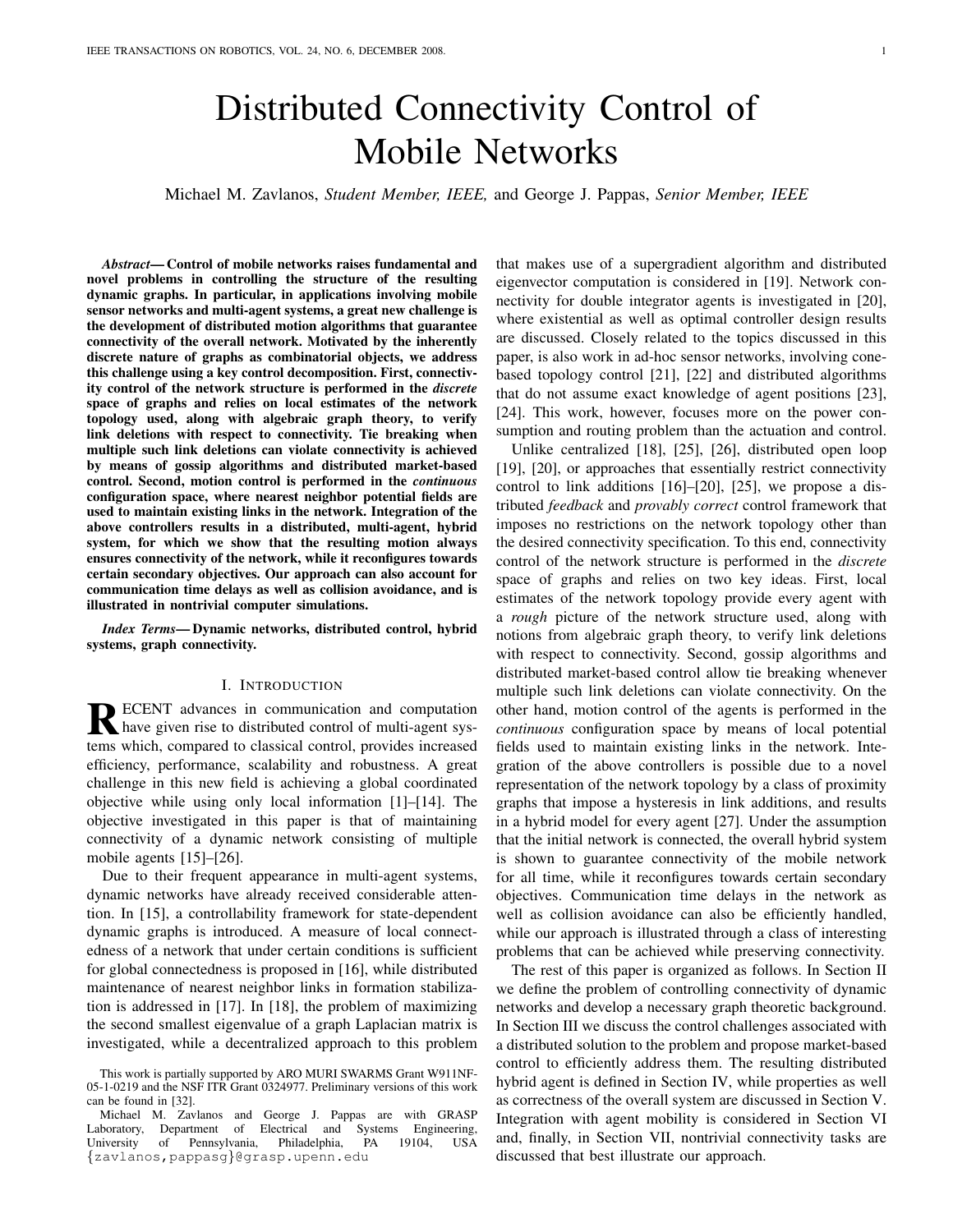#### II. PROBLEM FORMULATION

# *A. Dynamic Networks*

Consider a network of  $n$  agents with integrated wireless communication capabilities and denote by  $(i, j)$  a communication link between agents  $i$  and  $j$ . We assume that communication links between the agents can be enabled and disabled in time due to power constraints, agent mobility, or networking specifications such as routing and throughput. This gives rise to the notion of a *dynamic* graph  $\mathcal{G}(t) = (\mathcal{V}, \mathcal{E}(t))$ , where  $V = \{1, \ldots, n\}$  consists the set of vertices indexed by the set of agents and  $\mathcal{E}(t) = \{(i, j) | i, j \in \mathcal{V}\}\$ denotes a time varying set of links. We assume bidirectional communication links and so  $(i, j) \in \mathcal{E}(t)$  if and only if  $(j, i) \in \mathcal{E}(t)$ . Such graphs are called *undirected* and consist the main focus of this paper. Any vertices i and j of an undirected graph  $\mathcal{G}(t)$  that are joined by a link  $(i, j) \in \mathcal{E}(t)$ , are called *adjacent* or *neighbors* at time t. Hence, we can define the set of neighbors of agent  $i$  at time  $t$ , by  $\mathcal{N}_i(t) = \{j \in \mathcal{V} \mid (i, j) \in \mathcal{E}(t)\}\)$ . An important topological invariant of graphs is *graph connectivity*.

*Definition 2.1 (Graph Connectivity):* We say that a dynamic graph  $G(t)$  is connected at time t if there exists a path, i.e., a sequence of distinct vertices such that consecutive vertices are adjacent, between any two vertices in  $\mathcal{G}(t)$ .

Although the agents' primary task is detection of certain physical changes within their proximity, their communication capabilities enable them to share the individually collected data with their peers in order to achieve a global coordinated objective, such as *consensus* on their local measurements [1]– [6]. Consequently, network connectivity becomes a critical requirement. Motivated by these observations, in this paper we address the following problem.

*Problem 1 (Distributed Connectivity Control):* Given initially connected network  $\mathcal{G}(t_0)$  consisting of n agents, determine local control laws that regulate addition and deletion of links between adjacent agents so that the dynamic network  $G(t)$  is connected for all time.

Note that Problem 1 focuses on the *safety* specification associated with control of network connectivity, rather than satisfaction of possible global coordinated objectives, which, for the purposes of this work, are considered *secondary*. Therefore, our goal is to ensure invariance of the network  $\mathcal{G}(t)$ with respect to connectivity. We achieve this goal by choosing an equivalent formulation, using the algebraic representation of a dynamic graph. In particular, the structure of any dynamic graph  $\mathcal{G}(t) = (\mathcal{V}, \mathcal{E}(t))$  can be equivalently represented by a dynamic *laplacian matrix*

$$
L(t) = \Delta(t) - A(t),\tag{1}
$$

where  $A(t) = (a_{ij}(t))$  corresponds to the *adjacency matrix* of the graph  $\mathcal{G}(t)$ , which is such that  $a_{ij}(t) = 1$  if  $(i, j) \in \mathcal{E}(t)$ and  $a_{ij}(t) = 0$  otherwise and  $\Delta(t) = \text{diag}\left(\sum_{j=1}^{n} a_{ij}(t)\right)$ denotes the *valency matrix*. <sup>1</sup> Note that for undirected graphs, the adjacency matrix is a symmetric matrix and hence, so is the laplacian matrix. The spectral properties of the laplacian matrix are closely related to graph connectivity. In particular, we have the following lemma.



Fig. 1. Drifts capturing convergence to a point (a) or to a unit circle (b).

*Lemma 2.2 ( [28]):* Let  $\lambda_1(L(t)) \leq \lambda_2(L(t)) \leq \cdots \leq$  $\lambda_n(L(t))$  be the ordered eigenvalues of the laplacian matrix  $L(t)$ . Then,  $\lambda_1(L(t)) = 0$  for all t, with corresponding eigenvector 1, i.e., the vector of all entries equal to 1. Moreover,  $\lambda_2(L(t)) > 0$  if and only if  $\mathcal{G}(t)$  is connected.

*Remark 2.3 (k-Connectivity):* Given any graph  $G$ , the vertex connectivity  $\kappa(\mathcal{G})$  of  $\mathcal{G}$  is defined as the minimum number of vertices that, if deleted from  $G$ , increase the number of connected components of the graph [28]. Similarly, the edge connectivity  $\eta(\mathcal{G})$  of  $\mathcal{G}$  can be defined as the minimum number of edges that, if deleted from  $G$ , increase its number of connected components. For any graph  $G$ , its vertex connectivity, edge connectivity and second smallest eigenvalue of its laplacian matrix satisfy  $\lambda_2(L(\mathcal{G})) \leq \kappa(\mathcal{G}) \leq \eta(\mathcal{G})$  [28]. Furthermore, for any  $k \leq \kappa(G)$  the graph G is called kconnected. Clearly, if  $\lambda_2(L(\mathcal{G})) > k - 1$ , then  $\mathcal G$  is kconnected. Note that for  $k = 1$  we get  $\lambda_2(L(\mathcal{G})) > 0$  which corresponds to graph connectivity as in Definition 2.1.

## *B. Dynamic Mobile Networks*

As discussed in Section II-A, dynamic networks are due to either power constraints, networking specifications or agent mobility. In this paper, we focus on the latter and attempt to redefine the notion of a dynamic network  $\mathcal{G}(t)$  so that it captures this new specification. In particular, consider  $n$ mobile agents in  $\mathbb{R}^p$  and denote by  $x_i(t) \in \mathbb{R}^p$  the position of agent  $i$  at time  $t$ . Assume, further, fully actuated agents  $i$ , such that

$$
\dot{x}_i(t) = -\nabla_{x_i} f_i(t) + u_i(t),\tag{2}
$$

where  $f_i(t) \geq 0$  is a global secondary objective (drift) modeled by a twice differentiable, radially unbounded potential (Fig. 1) and  $u_i(t) \in \mathbb{R}^p$  is a control input associated with the connectivity specification of the network (Problem 1). The system of agents described in system (2), gives rise to the following definition of a *dynamic graph*.

*Definition 2.4 (Dynamic Graphs):* We call  $\mathcal{G}(t)$  =  $(V, \mathcal{E}(t))$  a dynamic graph consisting of a set of vertices  $V = \{1, \ldots, n\}$  and a time varying set of links  $\mathcal{E}(t) = \{(i, j) | i, j \in \mathcal{V}\}\$  such that, for any  $0 < r < R$ ,

- if  $(i, j) \notin \mathcal{E}(t)$  and  $0 < ||x_i(t) x_j(t)||_2 < r$  then,  $(i, j)$ is a candidate link to be *added* to  $\mathcal{E}(t)$ ,
- if  $(i, j) \in \mathcal{E}(t)$  and  $r \leq ||x_i(t) x_j(t)||_2 < R$  then,  $(i, j)$ is a candidate link to be *deleted* from  $\mathcal{E}(t)$ ,
- if  $R \leq ||x_i(t) x_i(t)||_2$  then,  $(i, j) \notin \mathcal{E}(t)$ .

<sup>&</sup>lt;sup>1</sup>Since we do not allow self-loops, we define  $a_{ii}(t) = 0$  for all *i*.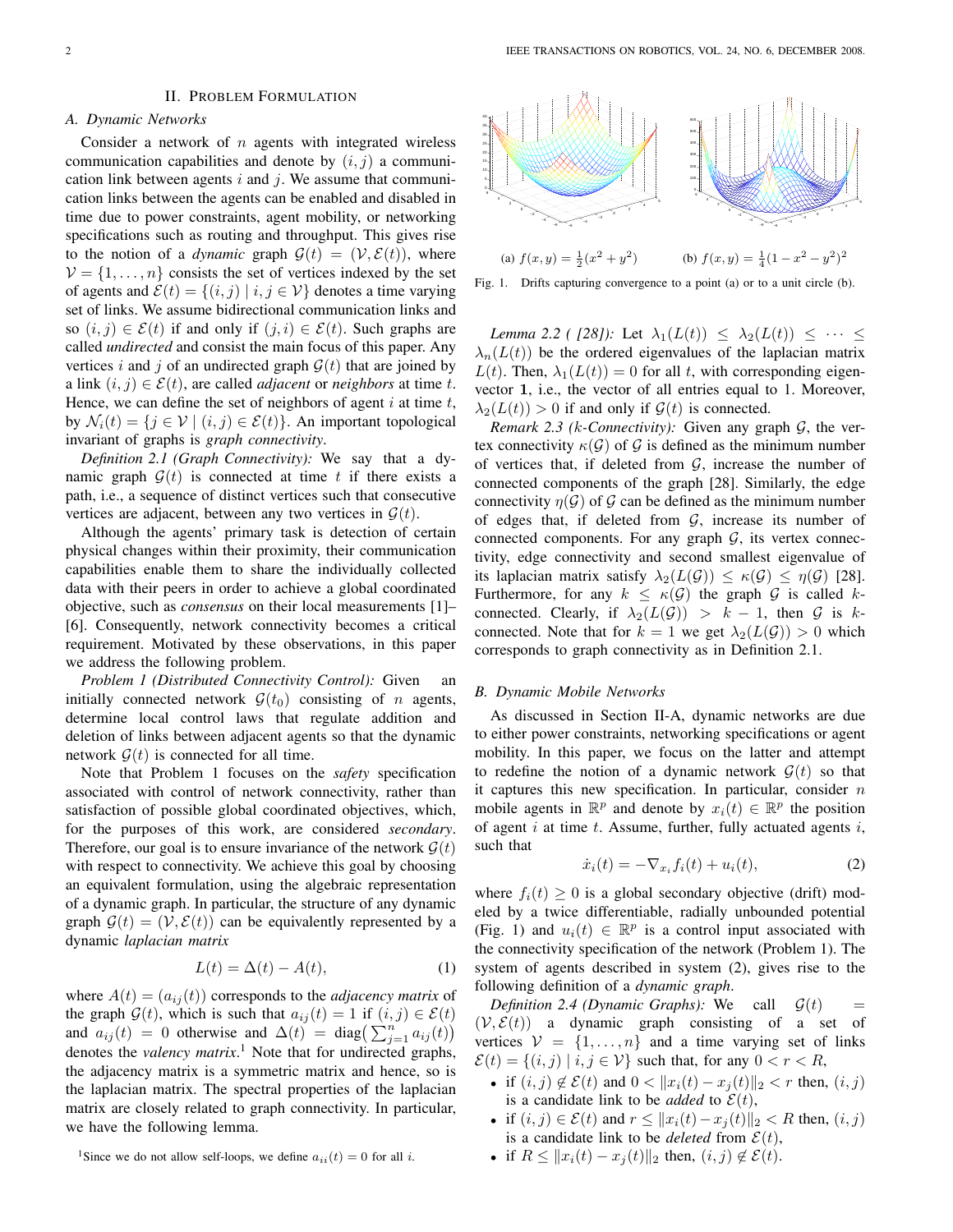

Fig. 2. Link (solid line) dynamics according to Definition 2.4. Note the *hysteresis* in addition of new links  $(i, j)$  due to the proposed partitioning of agent i's neighborhood. Note also the imposed proximity condition, necessary for addition or deletion of links. However, the final decision is controller dependent, hence, the notion of a *candidate* link in Definition 2.4.

Definition 2.4 implies that all links in  $\mathcal{G}(t)$  are essentially controllable. In particular, the neighborhood of every vertex in  $\mathcal{G}(t)$  is partitioned into two disjoint sets in  $\mathbb{R}^p$ , i.e., an open ball and an annulus, where addition and deletion of links takes place, respectively (Fig.  $2$ ).<sup>2</sup> Note that this partitioning of the neighborhood of every vertex in G(t), introduces a *hysteresis* in addition of new links in  $\mathcal{G}(t)$ , which is critical in integrating topology control of the network with motion control of the agents (Section VI). Hence, Problem 1 can be restated as: determine local motion controllers  $u_i(t) \in \mathbb{R}^p$  for all agents *i* so that the underlying network  $G(t)$  is always connected.

## III. DISTRIBUTED TOPOLOGY CONTROL: CHALLENGES & MACHINERY

Consider a dynamic graph  $\mathcal{G}(t) = (\mathcal{V}, \mathcal{E}(t))$  defined by the time varying set of edges  $\mathcal{E}(t)$ .<sup>3</sup> The goal in this section is to design *local* control laws that allow every agent to add or delete nearest neighbor links without violating connectivity of  $G(t)$ . Although addition of links can only increase connectivity and does not introduce any significant challenge in controlling the topology of  $G(t)$ , deletion of links is a nontrivial task. Since, connectivity is a global graph property, it is necessary that every agent has sufficient knowledge of the network structure in order to safely delete a link with a neighbor (Fig. 3). Such knowledge can be obtained through local *estimates* of the network topology (Section III-A), which, along with a *tie breaking* mechanism obtained by means of *gossip algorithms* and distributed *market-based* control (Section III-B), ensure connectivity even when combinations of multiple deletion requests could possibly violate it (Fig. 4).

<sup>2</sup>Dynamic graphs  $G(t)$  as in Definition 2.4, are also called *proximity graphs*.  $3$ In what follows,  $\mathcal{G}(t)$  is treated as a generic combinatorial object as in Section II-A. Integration with mobility and the underlying configuration space will be discussed in Section VI.



Fig. 3. Control challenges requiring knowledge of the network structure. Without such knowledge, deletion of a link  $(i, j)$  can either violate connectivity (right) or not (left).

| $a_{jk}^{[i]}(t)$ | $v_{jk}^{[i]}(t)$ | $a_{jk}^{[i]}(t+1)$ |
|-------------------|-------------------|---------------------|
|                   |                   |                     |
|                   |                   |                     |
|                   |                   |                     |
|                   |                   |                     |

### *A. Local Estimates of the Network Topology*

As previously discussed, the goal in this section is to develop a distributed control framework that allows every agent *i* to obtain a local *spanning subgraph*<sup>4</sup> estimate  $G_i(t)$  =  $(V, \mathcal{E}_i(t))$  of the global network  $\mathcal{G}(t)$ , using information from its nearest neighbors  $\mathcal{N}_i(t) = \{j \in \mathcal{V} \mid (i,j) \in \mathcal{E}(t)\}$  only.<sup>5</sup><br>For this, let  $A_i(t) = (a_{jk}^{[i]}(t))$  denote the adjacency matrix ¢ denote the adjacency matrix associated with the graph  $\mathcal{G}_i(t)$  at time t. Then, the dynamics of a link  $(j, k)$  can be expressed as (Table I)<sup>6</sup>

$$
a_{jk}^{[i]}(t+1) = \neg (a_{jk}^{[i]}(t) \leftrightarrow v_{jk}^{[i]}(t)),
$$
\n(3)

where  $v_{jk}^{[i]}(t) \in \{0,1\}$  is such that  $v_{jk}^{[i]}(t) = 1$  if a control action is taken to add or delete link  $(j, k)$ .<sup>7</sup> In matrix form, the dynamics in equation (3) become

$$
A_i(t+1) = \neg(A_i(t) \leftrightarrow V_i(t))), \tag{4}
$$

where the control input  $V_i(t) = (v_{jk}^{[i]}(t))$ ¢ is a symmetric matrix ensuring that, if  $A_i(t_0)$  is symmetric, then  $A_i(t)$  is also symmetric for all time  $t \geq t_0$ .

Let  $E_i = \vee_{j \neq i} (e_i e_j^T \vee e_j e_i^T)$ , where  $e_i$  is a column vector of all entries equal to zero but the  $i$ -th entry which is equal to one. Then, the expression  $E_i \wedge (\neg A_i(t))$  captures new links  $(i, j)$ that agent *i* can create with agents  $j \notin \mathcal{N}_i(t)$ . Moreover, let  $A_1^{[i]}(t) \triangleq \vee_{j \in \mathcal{N}_i(t)} A_j(t)$  indicate existing links in the network, available by the 1-hop neighbors  $\mathcal{N}_i(t)$  of agent i. Then, the expression  $(\neg A_i(t)) \wedge A_1^{[i]}(t)$  captures existing links in the network that agent  $i$  is not aware of and are available by its neighbors. Hence, the expression (Table II)

$$
F_i(t) \triangleq \left( (\neg A_i(t)) \land A_1^{[i]}(t) \right) \lor \left( E_i \land (\neg A_i(t)) \right) \tag{5}
$$

<sup>4</sup>Given any dynamic graph  $\mathcal{G}(t) = (\mathcal{V}, \mathcal{E}(t))$ , we say that a graph  $\mathcal{G}_i(t) =$  $(\mathcal{V}_i, \mathcal{E}_i(t))$  is a *subgraph* of  $\mathcal{G}(t)$ , if  $\mathcal{V}_i \subseteq \mathcal{V}$  and  $\mathcal{E}_i(t) \subseteq \mathcal{E}(t)$ . If  $\mathcal{V}_i = \mathcal{V}$ , we call  $G_i(t)$  a *spanning subgraph* of  $G(t)$ .

<sup>5</sup>The requirement that  $G_i(t)$  is a *spanning subgraph* of  $G(t)$  is necessary to guarantee connectivity of the graph  $\mathcal{G}(t)$  for all  $t \geq t_0$  (Section V). <sup>6</sup>See Appendix I for an overview of boolean operations.

<sup>7</sup>The discrete time semantics in (3) are associated with *transition resets* in a resulting hybrid automaton for agent  $i$  and will be discussed in detail in Section IV.



Fig. 4. Control challenges due to multiple link deletions. In the absence of an agreement protocol, simultaneous deletion of links  $(i, j)$  and  $(k, l)$  violates connectivity.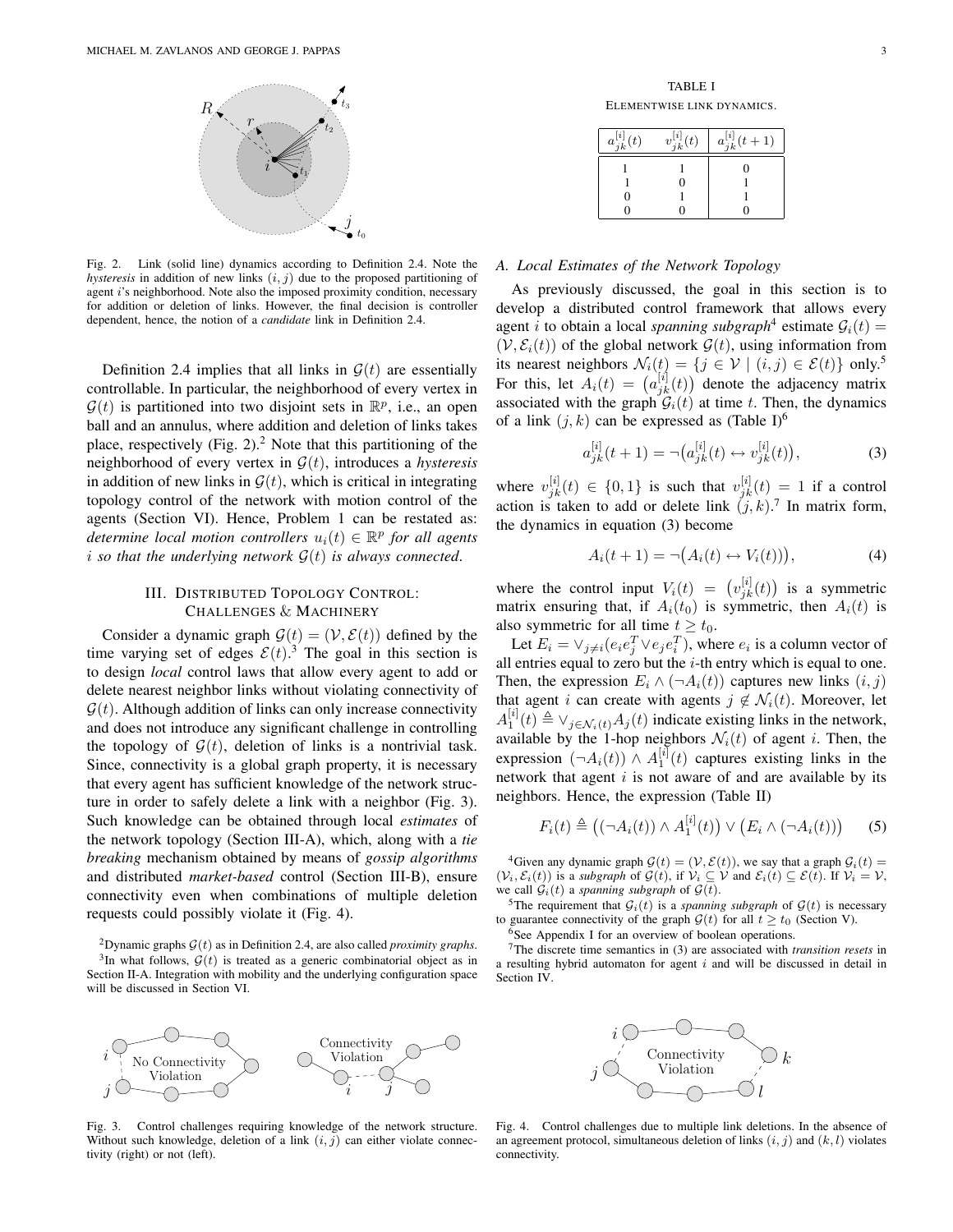TABLE II LINK DYNAMICS IN MATRIX FORM.

| Entry                     | $A_i$ | $A^{[i]}$ | $\neg A_i$ | $(\neg A_i) \wedge A_1^{[i]}$ | $E_i$ | $F_i$ |
|---------------------------|-------|-----------|------------|-------------------------------|-------|-------|
| (i, j)                    |       |           |            |                               |       |       |
| $(j, k)$<br>$j, k \neq i$ |       |           |            |                               |       |       |

captures all new links that agent i can add to  $A_i(t)$ , consisting of either existing links that agent  $i$  is not aware of, or links that agent i can create with agents  $j \notin \mathcal{N}_i(t)$ . On the other hand, the adjacency matrix  $A_i(t)$  includes all links in  $G_i(t)$ that are candidates to be deleted from the network. Since  $F_i(t) \wedge A_i(t) = 0$ , we can decouple the control input  $V_i(t)$ into a component  $F_i(t) \wedge V_i^a(t)$  regulating link *additions* and a component  $A_i(t) \wedge V_i^d(t)$  regulating link *deletions*. Hence, the control input becomes

$$
V_i(t) \triangleq (F_i(t) \wedge V_i^a(t)) \vee (A_i(t) \wedge V_i^d(t)).
$$
 (6)

Note that the component  $F_i(t) \wedge V_i^a(t)$  prevents  $A_i(t)$ from being updated with new links  $(j, k)$ , where  $j, k \neq i$ , if these are not provided by agent i's neighbors. On the other hand, if  $((\neg A_i(t)) \wedge A_i^{(1)}(t)) \rightarrow V_i^a(t)$ , then all neighboring information is used to update  $A_i(t)$ . The following proposition shows that the local network dynamics (4)-(6) are essentially a *consensus* (with inputs) on the adjacency matrix estimates  $A_i(t)$ , providing every agent with a *rough* picture of the overall network, as desired.

*Proposition 3.1 ( [33]):* Assume a fixed network G with corresponding adjacency matrix A and initialize all network estimates  $A_i(t_0)$  with nearest neighbor links, i.e.,  $A_i(t_0)$  = Eig ∧ A. Let, further,  $V_i^a(t) = ((\neg A_i(t)) \wedge A_i^{(1)}(t))$  $\frac{1}{\sqrt{2}}$ and  $V_i^d(t) = 0$  for all time  $t \geq t_0$ , so that no new links are added or deleted in  $G$ . Then,

$$
A_i(t+1) = \vee_{j \in \mathcal{N}_i} (A_i(t) \vee A_j(t))
$$

and  $A_i(t_0 + n - 1) = A$  for all agents i.

## *B. Controlling Addition and Deletion of Links*

Given the local network dynamics (4), the main challenge now is to determine control inputs  $V_i^a(t)$  and  $V_i^d(t)$  that ensure connectivity of each estimate  $G_i(t)$  for all time t. If the spanning subgraph requirement  $\mathcal{G}_i(t) \subseteq \mathcal{G}(t)$  holds (Section V), connectivity of  $\mathcal{G}_i(t)$  for all i implies connectivity of the overall network  $\mathcal{G}(t)$ .

Regarding links that agent i can add in  $G_i(t)$ , we require that Regarding finks that agent t can add in  $g_i(t)$ , we require<br>the control  $V_i^a(t) = (v_{jk}^{[i]a}(t))$  satisfies  $((\neg A_i(t)) \wedge A_1^{[i]}(t))$  $\mathbf{L}$  $\rightarrow$  $V_i^a(t)$ , so that  $A_i(t)$  is updated with all existing links in the network that agent i is not aware of. Furthermore,  $V_i^a(t)$ should also capture new links that agent  $i$  can create with

## **Algorithm 1** Auction Mechanism for Agent  $i$

- 1: Compute the set of *safe* neighbors  $S_i(t)$  such that if a link  $(i, j)$  with  $j \in S_i(t)$  is deleted from  $\mathcal{E}_i(t)$ , then  $\mathcal{G}_i(t)$ remains connected (see Remark 2.3), i.e.,
- $S_i(t) \triangleq \{ j \in \mathcal{N}_i^d(t) \mid \lambda_2(L(\mathcal{E}_i(t)\setminus(i,j))) > k-1 \}.$ 2: Initialize a request  $r_i \triangleq [i \ g(\mathcal{S}_i(t)) \ b]^{T} \in \mathbb{R}^3$  consisting of the link  $(i, g(S_i(t)))$  to be deleted and a bid  $b \in \mathbb{R}$ , such that  $b > 0$  if  $S_i(t) \neq \emptyset$  and  $b = 0$  otherwise, indicating how "important" this request is.
- 3: Initialize a set of max-bids  $\mathcal{M}_i(t) \triangleq \{r_i(t)\}\in 2^{\mathbb{R}^3}$  and a binary vector of tokens  $T_i(t) \triangleq [0 \dots 1_i \dots 0]^T \in$  $\{0,1\}^n$  indicating the start of an auction.
- 4: while  $(\wedge_{j=1}^{n}T_{ij}(t))=0$  do
- 5: Collect tokens from neighbors only, i.e.,  $T_i(t+1) := T_i(t) \vee (\vee_{j \in \mathcal{N}_i(t)} T_j(t))$
- 6: Apply a max-consensus update on  $\mathcal{M}_i(t)$ , i.e., Apply a max-consensus update on  $\mathcal{M}_i$ <br> $\mathcal{M}_i(t+1) := \{r_j \mid j = \text{argmax}\}$  $r_k \in \bigcup_{l \in \{\mathcal{N}_i(t),i\}} \mathcal{M}_l(t)$  ${r_{k3}}$ ª

## 7: end while

- 8: Compute the *winner* link  $w_i(t)$  of the auction,
	- $w_i(t) \triangleq \{(r_{j1}, r_{j2}) | r_j \in \mathcal{M}_i(t)\}\$

agents  $j \notin \mathcal{N}_i$ . These objectives can be achieved by letting

$$
v_{jk}^{[i]a}(t) \triangleq \underbrace{((j \neq i) \land (k \neq i))}_{\text{add all existing links}} \lor \underbrace{(x_k(t) \in \mathcal{B}_r(x_j(t)))}_{\text{maintain current neighbors and}\\ \text{add new neighbors}} , \quad (7)
$$

where  $\mathcal{B}_{\rho}(x) = \{ y \in \mathbb{R}^p \mid ||y - x||_2 < \rho \}$  denotes an open ball of radius  $\rho > 0$  centered at  $x \in \mathbb{R}^p$ , and  $r > 0$  is as ball of radius  $\rho > 0$  centered at  $x \in \mathbb{R}^r$ , and  $r > 0$  is as<br>in Definition 2.4.<sup>8</sup> Note that  $((\neg A_i(t)) \wedge A_1^{[i]}(t)) \rightarrow V_i^a(t)$ , hence,  $A_i(t)$  is updated with all neighbor information.

Unlike link additions, deletion of nearest neighbor links is a much more challenging task since, although knowledge of the estimate  $G_i(t)$  allows every agent i to determine adjacent links that if deleted individually, network connectivity is preserved (Fig.3), it is not sufficient for dealing with simultaneous link deletions by multiple non-adjacent agents that may disconnect  $\mathcal{G}(t)$  (Fig. 4). For this, we require that at most one link can be deleted from  $G(t)$  at a time<sup>9</sup> and employ *market-based* control to achieve agreement of all agents regarding the link that is to be deleted. In particular, let  $\mathcal{N}_i^d(t) \triangleq \mathcal{N}_i(t) \setminus \{j \in \mathcal{V} \mid x_j(t) \in$  $\mathcal{B}_r(x_i(t))$ } denote a subset of neighbors that agent *i* desires to delete a link with,<sup>10</sup> and define the function  $g: 2^{\mathbb{R}} \to \mathbb{R}$ with ½

$$
g(X) \triangleq \begin{cases} x \in X & \text{if } X \neq \emptyset \\ 0 & \text{otherwise} \end{cases}
$$

where  $x \in X \subseteq \mathbb{R}$  can be chosen according to any policy, deterministic or not. Then, the proposed auction algorithm for agent  $i$  is described in Algorithm 1 and with every iteration, it outputs a winning link  $w_i(t)$  corresponding to the highest

<sup>8</sup>Although not necessary to introduce Definition 2.4 of a proximity dynamic graph yet, we do so to avoid complicating further notations as well as to achieve a smoother introduction to the case of mobile agents (Section VI).

 $9$ Extension to multiple link deletions is considered in [24].

<sup>&</sup>lt;sup>10</sup>The set  $\mathcal{N}_i^d(t)$  typically consists of neighbors that due to their distance from agent *i* require high communication power.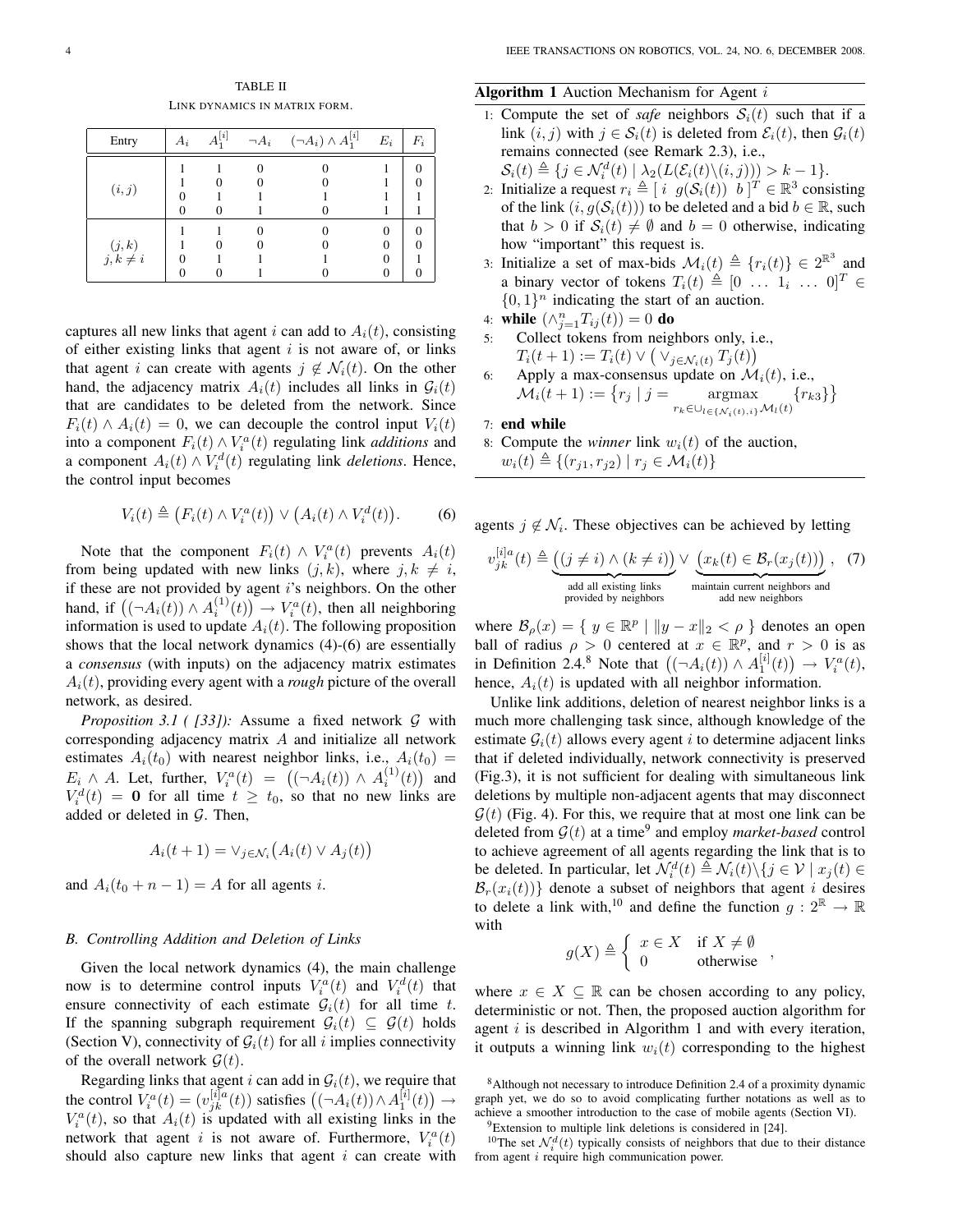bid sent in the network. The control input that regulates link deletions  $V_i^d(t) = (v_{jk}^{[i]d}(t))$ µ<br>∖ can then be defined as

$$
v_{jk}^{[i]d}(t) \triangleq (w_i(t) = (j,k)) \wedge (|w_i(t)| = 1).
$$
 (8)

Note that if  $|w_i(t)| > 1$ , then there is either a tie in the maximum bids or all bids sent in the network were zero. In every case, equation (8) implies that  $V_i^d(t) = \mathbf{0}$  for all agents i and no link is deleted from any estimate edge set  $\mathcal{E}_i(t)$ , which ensures the requirement of at most one link deletion with every auction. Other deletion requests are considered in subsequent auctions and so the proposed market-based control framework consists of a sequence of auctions, each one of which results in at most one link deletion from the network. Clearly, the existence of some notion of *synchronization* of all agents to the same auction is necessary for correctness of the proposed approach. This requirement becomes even more important in the presence of communication time delays (Section IV).

*Remark 3.2 (Choosing the Bids):* Note that any positive real numbers can serve as bids in Algorithm 1. However, letting  $b \ge 0$  be a function of the distance  $||x_i(t)-x_{g(S_i)}(t)||_2$ or the size of the neighbor set  $|\mathcal{N}_i(t)|$  is a rather natural choice that can also be associated with signal strength or power constraint properties of the overall network.

*Remark 3.3 (Convergence of max-Consensus):* Note that the condition  $(\wedge_{j=1}^{n} T_{ij}(t)) = 1$  in Algorithm 1, clearly implies convergence of the max-consensus on sets  $\mathcal{M}_i(t)$ to the global maximum over the network. Alternatively, convergence of the max-consensus algorithm could be decided after  $n-1$  updates of the sets  $\mathcal{M}_i(t)$ , where  $n-1$ corresponds to the worst case diameter of a network on  $n$ agents. The advantage of using the first approach over the second one is twofold. First, using tokens exploits the network structure and can result in more efficient updating.<sup>11</sup> Second, the first approach can deal with communication time delays, where the time required for  $n - 1$  updates of Algorithm 1 can be significantly different for different agents, preventing convergence of all agents to a common outcome. It is also worth noting that the memory and communication overhead for transmitting the binary tokens is minimal (linear in the number of agents *n*).

*Remark 3.4 (Computational Complexity):* Note that computation of the spectrum of a matrix has worst case complexity  $O(n^3)$ , where *n* is the size of the matrix [29]. This complexity can, however, be reduced to  $O(n)$  for sparse symmetric matrices [30], as is the laplacian matrix  $L(t)$  in the case of large networks, commonly appearing in the proposed framework. Consequently, dealing with eigenvalues does not introduce significant computational overhead, which makes our approach scalable to large size networks.

## IV. MODELING THE AGENTS IN THE PRESENCE OF TIME DELAYS

The discrete topology control machinery introduced in Section III gives rise to a hybrid model for every agent  $i$  (Fig. 5), defined by the composition (or product)  $\mathbb{T}_i \times \mathbb{A}_i$  of a *topology* 



Fig. 5. Hybrid model  $\mathbb{T}_i \times \mathbb{A}_i$  for agent i that consists of the composition of a *topology control* and an *auction* automaton, resulting from the analysis in Section III.

*control*  $\mathbb{T}_i$  and an *auction* automaton  $\mathbb{A}_i$ , respectively [27]. The topology control automaton of agent  $i$  is responsible for updating its network estimate  $A_i$  with addition and deletion of links (Section III-A). For this, it requires the control input  $V_i^d$ that regulates link deletions, as well as the network estimates  $A_i$  of agent i's neighbors in order to compute the control input  $V_i^a$  that regulates link additions (Section III-B). The control input  $V_i^d$  is provided by the auction automaton and is computed using the max-bid sets  $\mathcal{M}_i$  and tokens  $T_i$  of agent i's neighbors (Algorithm 1). Note that in the proposed hybrid system, all variables are considered *shared* [27], however, the only variables that are practically needed are the ones provided by every agent's neighbors, which guarantees the local nature of the proposed control framework.

Implementation of the above hybrid system relies on information exchange between neighboring agents in the form of messages

$$
Msg[i] \triangleq \{A_i, \mathcal{M}_i, T_i\}
$$

containing their network estimates  $A_i$ , max-bid sets  $\mathcal{M}_i$  and tokens  $T_i$ .<sup>12</sup> Clearly, such messages are neither received simultaneously nor instantaneously. Instead, they are queued and are received with a time delay  $\tau_i > 0$  and in an order that may vary according to the frequency of transmission of each agent.<sup>13</sup> To address these challenges, a notion of *synchronization* is required among the two individual automata consisting a single hybrid agent, as well as among all hybrid agents consisting the overall hybrid multiagent system. In the absence of a common global clock, the desired synchronization is ideally *event triggered*, where by a triggering event we understand the time instant that a message  $Msg[j]$  is received by any of agent i's neighbors  $j \in \mathcal{N}_i$ . The rest of this section is devoted in defining formally the aforementioned automata and discussing how they can be synchronized into a distributed multiagent system, in the presence of time delays.

## *A. The Hybrid Agent*

The following notion of a *predicate* enables us to formally define the aforementioned automata.

*Definition 4.1 (Predicate):* Let  $X = \{x_1, \ldots, x_n\}$  be a finite set of variables. We define a predicate  $\psi(X)$  over X to be a finite conjunction of strict or non-strict inequalities over X. We denote the set of all predicates over X by  $Pred(X)$ .

In other words, a predicate is a logical formula. For exin other words, a predicate is a logical formula. For example, the predicate  $\psi(X) = (\|x - x_0\|_2 < r)$  over the set

 $11$ For instance, in the case of a complete graph, one update is sufficient for convergence of the max-consensus algorithm.

<sup>&</sup>lt;sup>12</sup>The memory and communication cost associated with messages  $Msg[i]$ is  $O(n^2)$ , hence, our approach is scalable to large networks.

<sup>&</sup>lt;sup>13</sup>For instance, for a set of neighbors  $\mathcal{N}_i = \{1, 2, 3\}$ , the order of the messages received could be a sequence of the form  $\{1, 1, 2, 1, 3, 2, 2, 1, \ldots\}$ .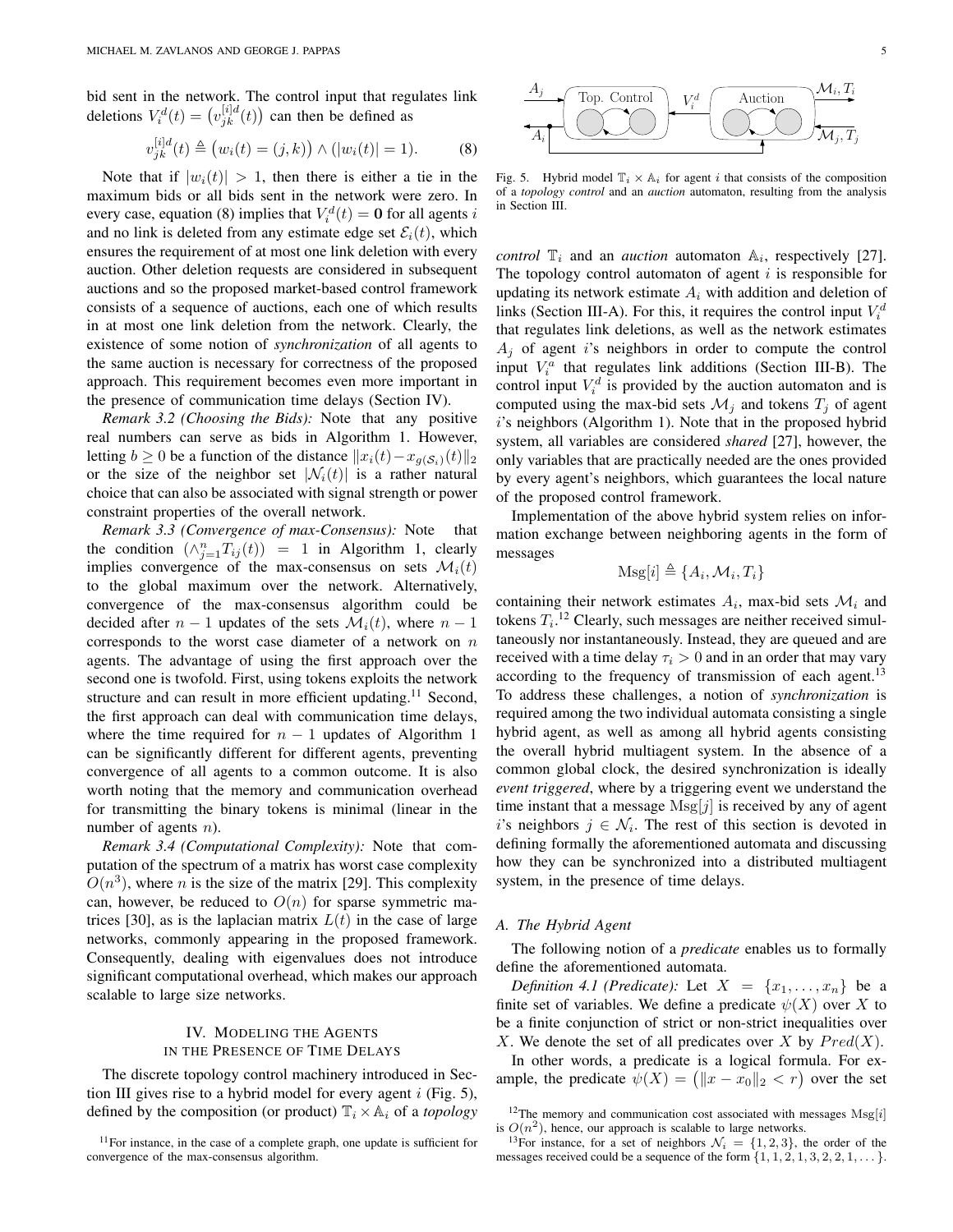Collect Msg.

\n
$$
t_1^{[i]} = 1, t_1^{[i]} < \tau_i
$$
\nReset  $t_1^{[i]} := 0$ 

\nUpdate  $A_i(t)$  (Eqns. 4 - 8)

Fig. 6. Topology control automaton  $\mathbb{T}_i$  of agent i responsible for updating its network estimate  $A_i$ .

of variables  $X \in \mathbb{R}^p$  returns 1 if x belongs in the open ball  $||x - x_0||_2 < r$  and 0 otherwise. Hence, the topology control automaton, responsible for updating the network estimate  $A_i$ of agent i, can be defined as follows [27] (Fig. 6).<sup>14</sup>

*Definition 4.2 (Topology Control Automaton):* We define the topology control automaton of agent  $i$  by the tuple  $\mathbb{T}_i \triangleq (X_{\mathbb{T}_i}, V_{\mathbb{T}_i}, E_{\mathbb{T}_i}, inv, init, guard, reset, flow)$ , where

- $X_{\mathbb{T}_i} \triangleq \{t_1^{[i]}, A_i\}$  denotes the set of owned state variables with  $t_1^{[i]} \in \mathbb{R}_+$  and  $A_i \in \{0, 1\}^{n \times n}$ .
- $V_{\mathbb{T}_i} \triangleq \{C, D\}$  denotes the finite set of control modes.<sup>15</sup>
- $E_{\mathbb{T}_i} \triangleq \{(C, C)\}\)$  denotes the set of control switches.
- $E_{\mathbb{T}_i} = \{ (C, C) \}$  denotes the set of control switches.<br>•  $inv : V_{\mathbb{T}_i} \to Pred \big( \cup_{j=1}^n (X_{\mathbb{T}_j} \cup X_{\mathbb{A}_j}) \big)$  with  $inv(C) \triangleq$  $\{t_1^{[i]} < \tau_i\}$  denotes the invariant conditions.
- init :  $V_{\mathbb{T}_i} \to Pred(X_{\mathbb{T}_i})$  with  $init(C) \triangleq true$  denotes the set of initial conditions. ¢
- guard :  $E_{\mathbb{T}_i} \rightarrow Pred \left( \bigcup_{j=1}^n (X_{\mathbb{T}_j} \cup X_{\mathbb{A}_j}) \right)$ with  $guard((C, C)) \triangleq \{t_1^{[i]} = \tau_i\}$  denotes the set of transition guards. ¢
- **reset :**  $E_{\mathbb{T}_i} \rightarrow Pred(\cup_{j=1}^n (X_{\mathbb{T}_j} \cup X_{\mathbb{A}_j}))$ with  $reset((C, C)) \triangleq \{t_1^{[i]} := 0, A_i := Eqn. 4\}$  denotes the set of transition resets. ¢
- flow :  $V_{\mathbb{T}_i} \rightarrow Pred(\dot{X}_{\mathbb{T}_i} \cup_{j=1}^n (X_{\mathbb{T}_j} \cup X_{\mathbb{A}_j}))$ with  $flow(C) \triangleq \{t_1^{[i]} = 1\}$ , denotes the flow conditions of the hybrid automaton that constrain the first time derivatives of the system variables in mode  $v \in V_{\mathbb{T}_i}$ .

As discussed above, transitions in  $\mathbb{T}_i$  are *event triggered*, where the triggering event corresponds to the time instant when agent i receives messages  $Msg[j]$  from its neighbors  $j \in \mathcal{N}_i$ . The elapsed time between any two such events is strictly positive and is denoted by  $\tau_i > 0$ , while the information contained in these messages is used to compute the control input  $V_i^a$  that regulates link additions. The control input  $V_i^d$  responsible for link deletions is provided by the auction automaton defined as follows (Fig. 7).

*Definition 4.3 (Auction Automaton):* We define the auction automaton of agent *i* by the tuple  $A_i \triangleq (X_{A_i}, V_{A_i}, E_{A_i},$  $inv, init, guard, reset, flow)$ , where

- $X_{\mathbb{A}_i} \triangleq \{t_2^{[i]}, T_i, \mathcal{M}_i\}$  denotes the set of owned state variables with  $t_2^{[i]} \in \mathbb{R}_+$ ,  $T_i \in \mathbb{B}^n$  and  $\mathcal{M}_i \in 2^{\mathbb{R}^3}$ .
- $V_{A_i} \triangleq \{S, B, U, D\}$  denotes the finite set of control modes.<sup>16</sup>

<sup>14</sup>To simplify notation, we hereafter drop the dependence of the state variables on time t.

<sup>15</sup>The shorthand notation stands for  $C \triangleq Collect$  *Msg.* and  $D \triangleq$ Dummy.

<sup>16</sup>The shorthand notation stands for  $S \triangleq Start$ ,  $B \triangleq Bid$ ,  $U \triangleq Update$ and  $D \triangleq Decide$ .



Fig. 7. Auction automaton  $A_i$  of agent i responsible for providing the topology control automaton with the control input  $V_i^d$  that regulates link deletions.

- $E_{\mathbb{A}_i} \triangleq \{(S, B), (B, U), (U, U), (U, D), (D, S)\}\)$  denotes the set of control switches. ¢
- *inv* :  $V_{A_i} \rightarrow Pred \left( \bigcup_{j=1}^n (X_{\mathbb{T}_j} \cup X_{A_j}) \right)$ with  $inv(U) \triangleq$  $\{t_2^{[i]} < \tau_i\}$  and  $inv(e) \triangleq true$  for all  $e \in V_{\mathbb{A}_i} \setminus \{U\}$ denotes the invariant conditions.
- init :  $V_{A_i} \rightarrow Pred(X_{A_i})$  with  $init(S) \triangleq true$  denotes the set of initial conditions. ¢
- guard :  $E_{A_i} \to Pred(\bigcup_{j=1}^{n} (X_{\mathbb{T}_j} \cup X_{A_j}))$ with,  $\text{-} \; guard((U, U)) \triangleq \{(\wedge_{j=1}^{n} T_{ij}) = 0\},\;$  $\hbox{-} \; guard((U, D)) \triangleq \{(\wedge_{j=1}^{n} T_{ij}) = 1\},\;$

denotes the set of transition guards.

- denotes the set of transition guards.<br>•  $reset : E_{\mathbb{A}_i} \to Pred \left( \cup_{j=1}^n (X_{\mathbb{T}_j} \cup X_{\mathbb{A}_j}) \right)$ ¢ with,
	- $\, reset((S, B)) \triangleq \{S_i := Alg. 1\},$
	- $\, reset((B, U)) \triangleq \{r_i, T_i, \mathcal{M}_i := Alg. \, 1\},$
	- $\; reset((U, U)) \triangleq \{t_{2}^{[i]} := 0, T_i, \mathcal{M}_i := Alg. \; 1\},$
	- $\; reset((U, D)) \triangleq \{t_2^{[i]} := 0, V_i^d := Eqn. 8\},\$
	- $reset((D, S)) \triangleq \{clear variables for new auction\},\$ denotes the set of transition resets.
- denotes the set of transition resets.<br>
  $flow: V_{A_i} \rightarrow Pred(X_{A_i} \cup_{j=1}^{n} (X_{T_j} \cup X_{A_j}))$ ¢ with  $flow(U) \triangleq \{t_2^{[i]} = 1\}$ , denotes the flow conditions of the hybrid automaton that constrain the first time derivatives of the system variables in mode  $v \in V_{A_i}$ .

Note that the auction automaton  $A_i$  of agent i consists an implementation of Algorithm 1 that provides  $\mathbb{T}_i$  with the control input  $V_i^d$  that regulates link deletions. As with the topology control automaton  $\mathbb{T}_i$ , transitions in the auction automaton  $A_i$  are triggered upon receipt of a message and the elapsed time between any two such events is  $\tau_i > 0$ . This implies that transitions  $(C, C)_{\mathbb{T}_i}$  of the topology control automaton  $\mathbb{T}_i$  are always *synchronized* with either transitions  $(U, U)_{\mathbb{A}_i}$  or  $(U, D)_{\mathbb{A}_i}$  of the auction automaton  $\mathbb{A}_i$ , synchronizing the two automata, as desired. Composition of the automata  $\mathbb{A}_i$  and  $\mathbb{T}_i$ captures control in the discrete space of graphs.

## *B. Synchronization of the Hybrid Agents*

The presence of time delays in the network, as well as the network topology which imposes multi-hop communication patterns between non-neighboring agents, can result in the agents reaching a decision on an auction asynchronously. This would imply that initialization of all subsequent auctions would also be asynchronous and could result in mixing of information between consecutive auctions, preventing all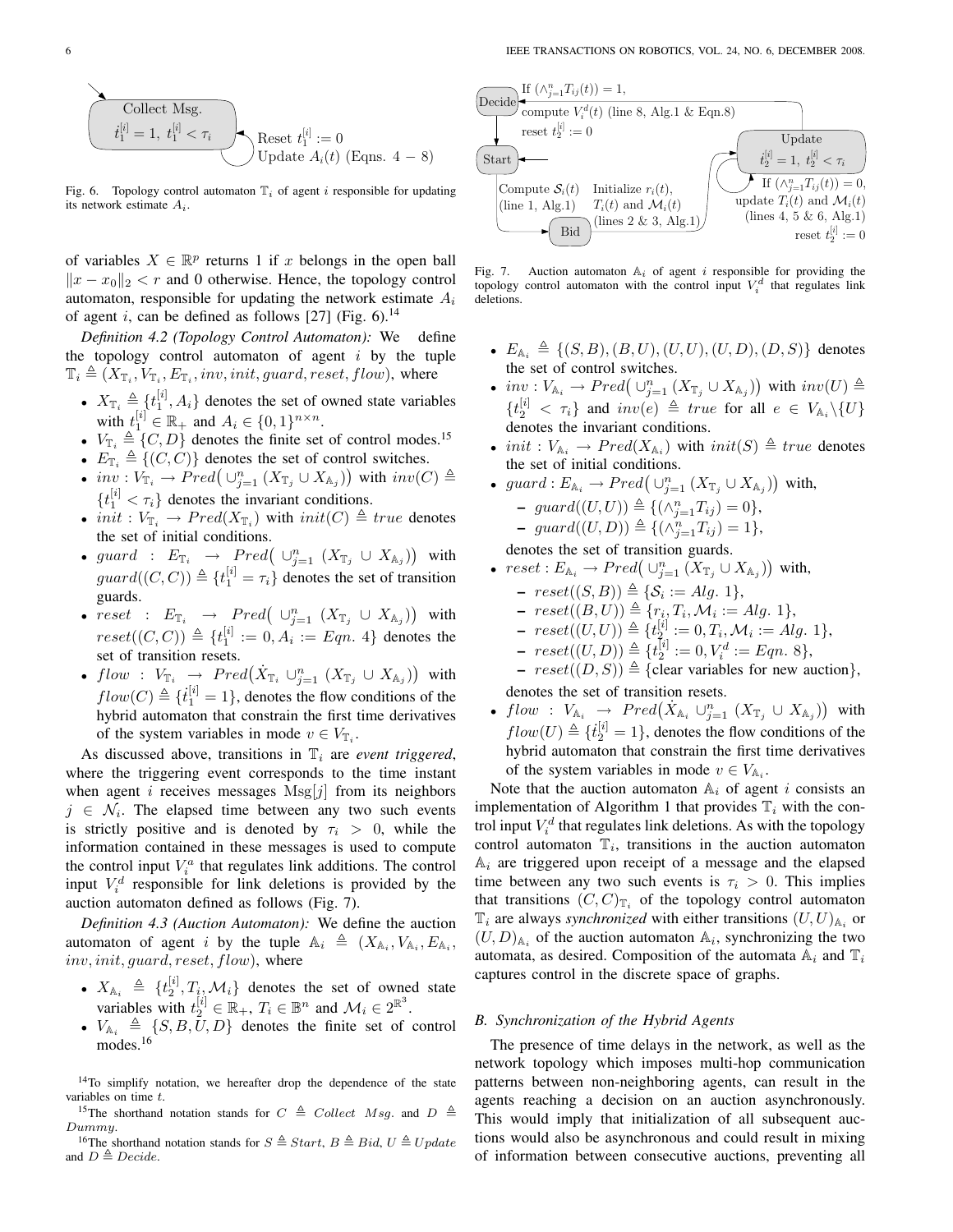

Fig. 8. Creating three copies of the same auction guarantees synchronization of all agents to the same auction and common auction outcomes for all agents.  $Var(z)$  denotes the set of all variables associated with auction  $z = a, b, c$ .

agents from reaching a common outcome for the same auction. Hence, correctness of the proposed distributed control framework relies on some notion of synchronization of all agents to the same auction. In the absence of a common global clock, this synchronization can be achieved by creating three identical copies of the auction protocol described in Algorithm 1 that only differ on their labels (Fig. 8). In particular, we create three copies of all variables in  $\mathbb{A}_i$  and  $\mathbb{T}_i$ , label them in the set  $\{a, b, c\}$  and require that a sequence of auctions is always of the form  $\{a, b, c, a, b, c, \dots\}$  by imposing the transitions  $(D_a, S_b)_{\mathbb{A}_i}$ ,  $(D_b, S_c)_{\mathbb{A}_i}$  and  $(D_c, S_a)_{\mathbb{A}_i}$ , according to Fig. 8.

To understand how this scheme ensures synchronization of all agents on the same auction, consider any agent  $i$  and suppose it is in auction  $a$ . Clearly, for agent  $i$  to transition to auction  $b$  it is necessary that all other agents are also in auction  $a$ , since otherwise agent  $i$  will be missing bids from the agents that are not in auction a yet (currently in auction c) and Algorithm 1 will not be able to converge. Once agent  $i$  transitions to auction  $b$ , it initializes all variables for that auction with the latest values from auction  $a$ , while it maintains the variables of auction  $a$  for agents that are still in auction  $a$  and it clears all variables of auction  $c$  since, no agent is in this auction any more. In other words, *faster* agents are forced to wait for their *slower* peers before transitioning to a subsequent auction, which guarantees synchronization of all agents to the same auction.

## V. CORRECTNESS OF THE OVERALL SYSTEM

Composition of all elementary agents  $\mathbb{T}_i \times \mathbb{A}_i$  results in the overall product system

$$
\mathbb{S} \triangleq \times_{i=1}^n (\mathbb{T}_i \times \mathbb{A}_i),
$$

which captures properties of the whole dynamic network.<sup>17</sup> In particular, in Section V-A we show that the proposed distributed hybrid system S ensures synchronization of all agents to the same auction and agreement on the link that is to be deleted, while in Section V-B we show that the overall system S guarantees connectivity of the mobile network.

# *A. Synchronization* & *Market-Based Control*

Let  $\{z_k\}_{k=1}^{\infty} = \{a, b, c, a, b, c, \dots\}$  denote the sequence of auctions for any agent  $\mathbb{T}_i \times \mathbb{A}_i$  (Fig. 8). Due to possible time delays, the product system S is not necessarily synchronized in the same auction for all agents and all time, which can cause the overall market-based coordination framework to fail. This section is devoted in studying the *auction dynamics* in system S and showing that they guarantee synchronization of all agents to the same auction for all time. We achieve this goal by studying the associated *token dynamics*, which explicitly indicate the beginning and termination of the corresponding auction from the perspective of agent  $i$ . In particular, let

$$
T_{\vee i}^{z_k} \triangleq \vee_{j=1}^{n} T_{ij}^{z_k} \quad \text{ and } \quad T_{\wedge i}^{z_k} \triangleq \wedge_{j=1}^{n} T_{ij}^{z_k}
$$

indicate the existence of at least one token in  $T_i^{z_k}$  or the existence of exactly *n* tokens in  $T_i^{z_k}$ , respectively. Then, we have the following results.

*Proposition 5.1 ( [33]):* For any time t, suppose there exists an agent i such that  $T_{\wedge i}^{z_k}(t) = 1$  for any auction  $z_k$ . Then,  $T^{z_k}_{\vee j}(t) = 1$  for all agents j with  $j \neq i$ .

*Proposition 5.2 ( [33]):* For any time t, suppose there exists an agent i such that  $T^{z_k}_{\forall i}(t) = 1$  and  $T^{z_k}_{\land i}(t) = 0$ , while  $T^{z_{k+1}}_{\vee j}(t) = 1$  for all agents j with  $j \neq i$  and any consecutive auctions  $z_k$  and  $z_{k+1}$ . Then,  $T_{\Delta j}^{z_{k+1}}(t) = 0$  and  $T_{\Delta j}^{z_k}(t) = 1$  for all  $j \neq i$ .

Proposition 5.2 equivalently states that *faster* agents periodically wait for their *slower* peers, which implies a form of synchronization among all agents. Now, let

$$
T_{\vee}^{z_k}(t) \triangleq \vee_{i=1}^n T_{ii}^{z_k}(t) \quad \text{and} \quad T_{\wedge}^{z_k}(t) \triangleq \wedge_{i=1}^n T_{ii}^{z_k}(t)
$$

denote the existence of at least one token or exactly  $n$  tokens in auction  $z_k$ , respectively, from the perspective of a global observer. Clearly, if  $T_{\vee}^{z_k}(t) = 1$  there exists at least one agent *i* with  $T^{z_k}_{\vee i}(t) = 1$ , while if  $T^{z_k}_{\vee}(t) = 0$ , then  $T^{z_k}_{\vee i}(t) = 0$  for all agents *i*. Denote, further, by  $t_{I_k}$  the time instant that the *first* token for auction  $z_k$  has just been sent and by  $t_{B_k}$  the time instant that the *last* token for auction  $z_k$  has just been sent. Similarly, let  $t_{F_k}$  denote the time instant that the *last* token for auction  $z_k$  has just been cleared (Fig. 8). In terms of the global variables  $T^{z_k}_{\vee}(t)$  and  $T^{z_k}_{\wedge}(t)$  for auction  $z_k$ , these time instants can be expressed as  $t_{I_k} \triangleq \min\{t \mid T_{\vee}^{z_k}(t) = 1\},$  $t_{B_k} \triangleq \min\{t \mid T_{\wedge}^{z_k}(t) = 1\}$  and  $t_{F_k} \triangleq \max\{t \mid T_{\vee}^{z_k}(t) = 1\},$ respectively. Then, Proposition 5.2 results in:

*Proposition 5.3 ( [33]):* Let  $z_{k-2}$ ,  $z_{k-1}$ ,  $z_k$  and  $z_{k+1}$  be any sequence of auctions. Then,  $t_{F_{k-2}} < t_{B_k} < t_{I_{k+1}} < t_{F_{k-1}}$ . Hence, the sequence of auctions  $\{z_k\}_{k=1}^{\infty}$  is according to

$$
t_{I_k} \le t_{F_{k-2}} \le t_{B_k} \le t_{I_{k+1}} \le t_{F_{k-1}} \le t_{B_{k+1}} \le t_{I_{k+2}} \le t_{F_k},
$$

which, since  $t_{F_{k-2}} < t_{I_{k+1}}$ , implies that no contributions from past auctions can be made in updating the variables of current auctions, despite recycling of the auction labels according to  $z_{k-2} = z_{k+1} \pmod{3}$ . This observation can be used to

<sup>&</sup>lt;sup>17</sup>For a formal definition of the overall system  $\mathbb{S}$ , see [33].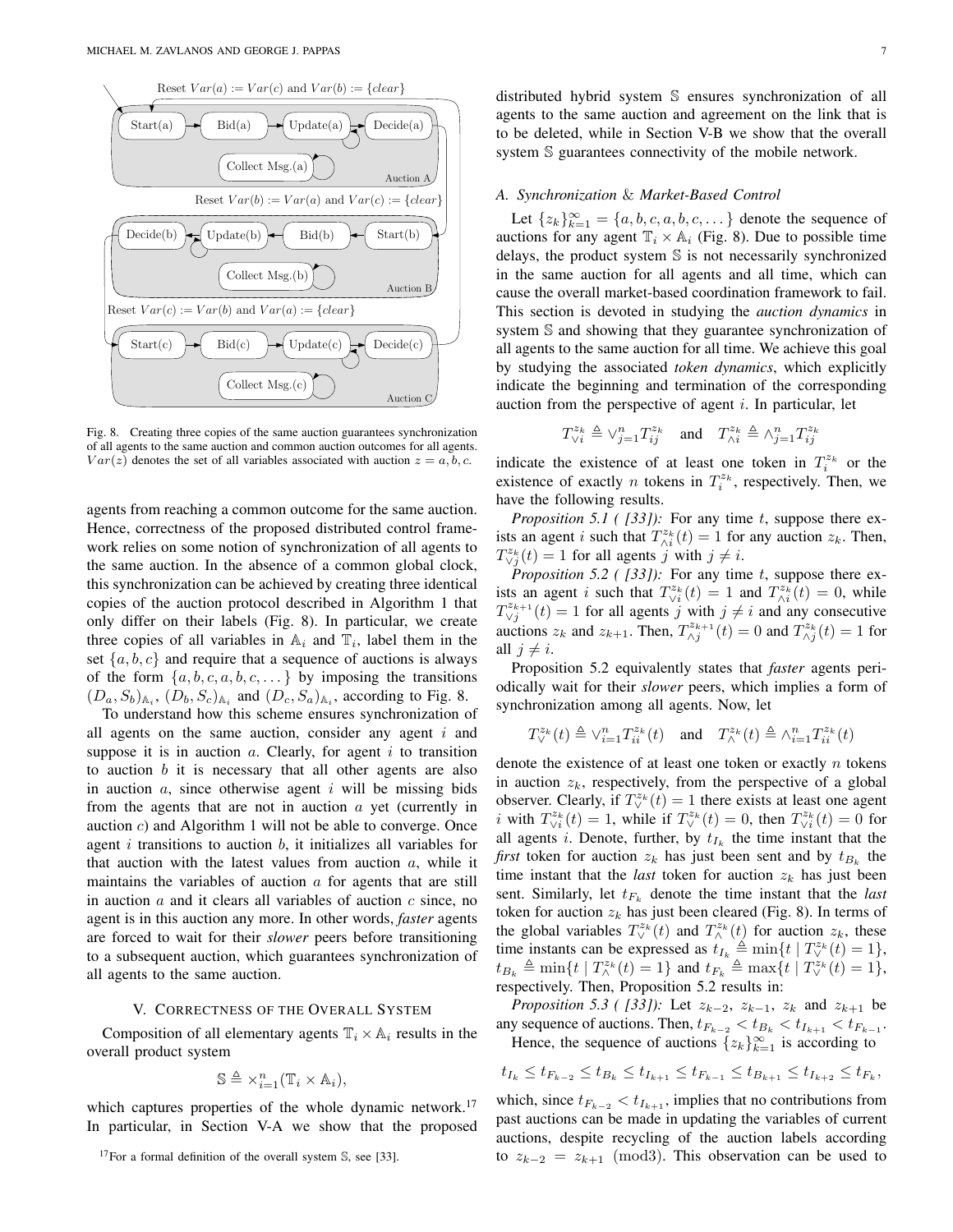show correctness of the proposed market-based coordination framework. In particular, we have the following result.

*Proposition 5.4 ( [33]):* For any agent i and any auction  $z_k$ , eventually  $T_{\wedge i}^{z_k}(t) = 1$ . Moreover, all agents i with  $T_{\wedge i}^{z_k}(t) = 1$  share identical max-bid sets  $\mathcal{M}_i^{z_k}(t)$ .

Proposition 5.4 equivalently implies that the max-consensus algorithm (Algorithm 1) on the max-bid sets  $\mathcal{M}^{z_k}_i(t)$  converges to a common link for all agents  $i$  and every auction  $z_k$  (Eqn. 8). Hence, synchronization guarantees correctness of market-based control, even in the presence of time delays.

## *B. Correctness of Connectivity Control*

As in Section V-A, observe that the transition resets  $reset((D_{z_k}, S_{z_{k+1}})_{\mathbb{A}_i})$  that clear all variables of auction  $z_{k-1}$ (Fig. 8), combined with synchronization of the transitions  $(C_{z_k}, C_{z_k})_{\mathbb{T}_i}$  and  $(U_{z_k}, D_{z_k})_{\mathbb{A}_i}$  in agent *i*, result in  $A_i^{z_k}(t) = \mathbf{0}$ for all agents i and all time  $t > t_{F_k}$ . Hence, although  $z_{k-3} = z_k \text{ (mod 3)}$ , the network estimates  $A_i^{z_k}(t)$  are updated exclusively from auction  $z_k$ , as desired. The following result shows that the outcome of every auction  $z_k$  is at most one link  $w_{z_k}^{[i]}(t_s)$  in  $\mathcal{E}_i^{z_z}(t_s)$  that is deleted from the network estimate  $\mathcal{E}_i^{z_{k+1}}(t_{s+1})$  of the subsequent auction, i.e.,  $w_{z_k}^{[i]}(t_s) \notin$  $\mathcal{E}_{i}^{z_{k+1}}(t_{s+1}).$ 

*Proposition 5.5 ( [33]):* For any time  $t_s$  and any agent i, consider the transition  $(v_s^s, v_s^{s+1})$  that is due to  $(D_{z_k}, S_{z_{k+1}})_{\mathbb{A}_i}$ . Then,  $V_{z_k}^{[i]d}(t_s) \rightarrow (\neg A_i^{z_{k+1}}(t_{s+1})).$ 

We next provide a relation between the edge sets  $\mathcal{E}_i^{z_k}(t_s)$ and  $\mathcal{E}_i^{z_k}(t_{s+1})$  after any transition  $(v_s^s, v_s^{s+1})$  that is due to a self-transition  $(C_{z_k}, C_{z_k})_{\mathbb{T}_i}$ .

*Proposition 5.6 ( [33]):* For any time  $t_s$  and any agent i, consider the transition  $(v_{\mathbb{S}}^s, v_{\mathbb{S}}^{s+1})$  that is due to  $(C_{z_k}, C_{z_k})_{\mathbb{T}_i}$ . Then,  $A_i^{z_k}(t_s) \to (A_i^{z_k}(t_{s+1}) \vee V_{z_k}^{[i]d}(t_s)).$ 

Proposition 5.6 equivalently implies that with every transition  $(v_s^s, v_s^{s+1})$  of the product system S that is due to a transition  $(C_{z_k}, C_{z_k})_{\mathbb{T}_i}$ , we have  $\mathcal{E}_i^{z_k}(t_s) \subseteq \mathcal{E}_i^{z_k}(t_{s+1}) \cup \{w_{z_k}^{[i]}(t_s)\}.$ This result can be used to derive similar results for the *global* edge set  $\mathcal{E}(t)$ . For this, we need to introduce some further notation. In particular, for all time  $t \in [t_{B_k}, t_{B_{k+1}})$  we can define the *global* winning link of auction  $z_k$  by

$$
w_{z_k}(t) \triangleq \left\{ (r_{i1}, r_{i2}) \mid i = \underset{1 \le j \le n}{\text{argmax}} \{ r_{j3} \mid r_j \in \bigcup_{l=1}^n \mathcal{M}_l^{z_k}(t) \} \right\}
$$

and, as in equation (8), denote by  $Q_{z_k}(t) = (q_{jk}^{z_k}(t))$ , where  $q_{jk}^{z_k}(t) \triangleq (w_{z_k}(t) = (j,k)) \wedge (|w_{z_k}(t)| = 1)$ , the boolean matrix indicating the existence of a winning link for auction  $z_k$ . By Propositions 5.3 and 5.4, the set  $\bigcup_{l=1}^n \mathcal{M}_l^{z_k}(t)$  is fixed for all time  $t \in [t_{B_k}, t_{F_k}]$  and hence, for all time  $t \in [t_{B_k}, t_{B_{k+1}}),$  since  $[t_{B_k}, t_{B_{k+1}}) \subseteq [t_{B_k}, t_{F_k}]$ . Thus, the winning link  $w_{z_k}(t)$  and matrix  $Q_{z_k}(t)$  are also fixed for all time  $t \in [t_{B_k}, t_{B_{k+1}})$  and exclusively associated with the outcome of auction  $z_k$ . Furthermore,  $V_{z_k}^{[i]d}(t) \rightarrow Q_{z_k}(t)$ for all time  $t \in [t_{B_k}, t_{B_{k+1}})$  and any agent *i*. Finally, let  $A(t) \triangleq \vee_{i=1}^{n} (E_i \wedge A_i^{z_k}(t))$  denote the adjacency matrix of the *global* graph. Then, we have the following result.

*Proposition 5.7 ( [33]):* For any  $t_s \in [t_{B_k}, t_{B_{k+1}})$  and any agent *i*, consider the transition  $(v_s^s, v_s^{s+1})$  that is due to  $(C_{z_k}, C_{z_k})_{\mathbb{T}_i}$ . Then,  $A(t_s) \to (A(t_{s+1}) \vee Q_{z_k}(t_s)).$ 



Fig. 9. Plot of the potential  $\varphi_{ij}(x_{ij})$  for  $R = 1$ .

Proposition 5.7 implies that any transition  $(v_s^s, v_s^{s+1})$  of the product system S that is due to a transition  $(C_{z_k}, C_{z_k})_{T_i}$  at time  $t_s \in [t_{B_k}, t_{B_{k+1}})$ , results in  $\mathcal{E}(t_s) \subseteq \mathcal{E}(t_{s+1}) \cup \{w_{z_k}(t_s)\}.$ This leads to the following result.

*Proposition 5.8 ( [33]):* For any  $t_s \in [t_{B_k}, t_{B_{k+1}})$  and any agent *i*, consider the transition  $(v_s^s, v_s^{s+1})$  that is due to  $(C_{z_k}, C_{z_k})_{\mathbb{T}_i}$ . Then,  $A_i^{z_k}(t_{s+1}) \to (A(t_{s+1}) \vee Q_{z_k}(t_s)).$ Moreover, if  $t = t_{s+1}$  is such that  $v_{A_i}^{s+1} = S_{z_k}$ , then  $A_i^{z_k}(t_{s+1}) \to A(t_{s+1}).$ 

Proposition 5.8 equivalently implies that  $\mathcal{E}_i^{z_k}(t_s) \subseteq \mathcal{E}(t_s)$ for any time instant  $t_s \in [t_{B_k}, t_{B_{k+1}})$  such that  $v_{A_i}^s = S_{z_k}$ . In other words, when agent i selects a link  $(i, j)$  to delete from  $\mathcal{E}_i(t_s)$ , the estimate  $\mathcal{G}_i(t_s)$  is a spanning subgraph of  $\mathcal{G}(t_s)$ . This leads to our main result.

*Theorem 5.9:* Assuming that all changes in the network topology  $\mathcal{G}(t)$  are controllable (due to S) as well as that  $\mathcal{G}(t_0)$  is initially connected, the product system S guarantees connectivity of the dynamic network  $\mathcal{G}(t)$  for all time  $t > t_0$ . *Proof:* See Appendix II.

#### VI. INTEGRATION WITH AGENT MOBILITY

A critical requirement for correctness of the discrete topology controller S (Section V) is that the network structure does not change between consecutive updates in the network topology. In the case of stationary agents, this assumption translates to the absence of random link additions or failures, while in the presence of agent mobility and proximity networks as in Definition 2.4, supplementary motion constraints should be introduced that constrain the pairwise distances between the agents and maintain all links created by the discrete topology controller S. In particular, in the presence of communication time delays  $\tau_i > 0$ , a positive *dwell time* is introduced between consecutive updates in the network topology that allows us to define continuous agent motion during these intervals that maintains the underlying network structure. We achieve this goal, as well as the dual interagent collision avoidance objective, using potential fields that *blow up* whenever the state of the system tends to violate any of these specifications.

As before, let  $\mathcal{G} = (\mathcal{V}, \mathcal{E})$  indicate a fixed topology of the network between any two consecutive switches and denote by  $\mathcal{N}_i = \{j \in \mathcal{V} \mid (i, j) \in \mathcal{E}\}\$  the set of neighbors of agent i. Define further the stack vectors  $\mathbf{x} \triangleq [...x_i^T...]^T \in \mathbb{R}^{pn}$  and  $\hat{\mathbf{x}} \triangleq [...x_{ij}^T...]^T \in \mathbb{R}^{pn(n-1)}$ , where  $x_{ij} \triangleq x_i - x_j$ , and for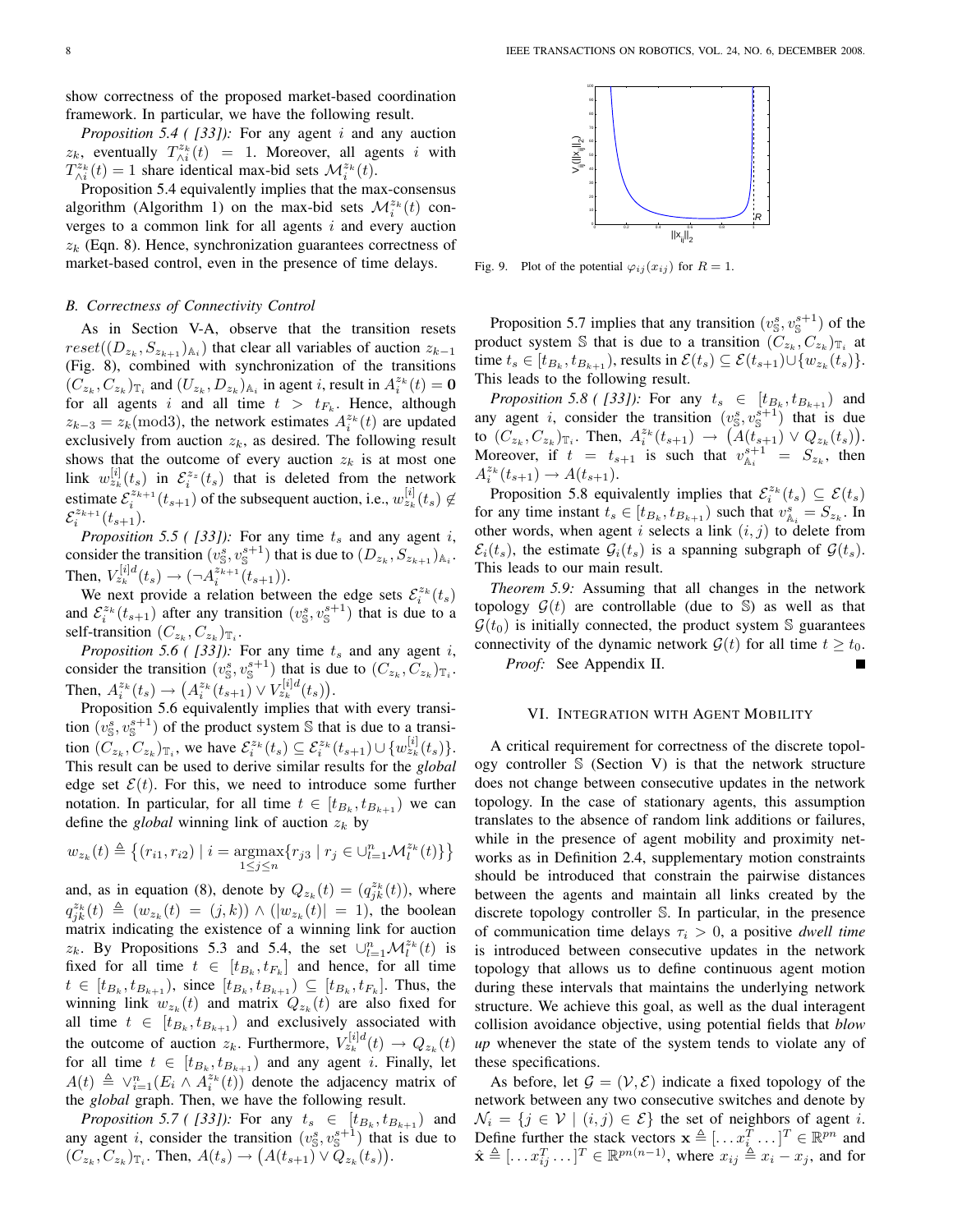

Fig. 10. Illustration of the hybrid automaton  $\mathbb{T}_i \times \mathbb{A}_i \times \mathbb{N}_i$  of a mobile agent i that consists of the composition of a topology control  $\mathbb{T}_i$ , an auction  $A_i$  and a navigation automaton  $N_i$ .

every agent *i* let  $\varphi_i \triangleq \sum$  $j \in \mathcal{N}_i \varphi_{ij}$ , where (Fig. 9)

$$
\varphi_{ij}(x_{ij}) \triangleq \frac{1}{\|x_{ij}\|_2^2} + \frac{1}{R^2 - \|x_{ij}\|_2^2}.
$$

Then, we have the following result.

*Theorem 6.1:* For all agents i, assume secondary objectives described by  $C^2$  potentials  $f_i : \mathbb{R}^p \to \mathbb{R}_+$  such that  $\lim_{||x||_2\to\infty} f_i(x_i) = \infty$  (radially unbounded).<sup>18</sup> Then, the closed loop system defined by equation (2) and the control

$$
u_i(t) \triangleq -K \nabla_{x_i} \varphi_i(t) \tag{9}
$$

guarantees that all links in  $G$  are maintained, collisions are avoided and all agent velocities are bounded.

*Proof:* See Appendix II.

Introducing mobile agents gives rise to the notion of a *navigation automaton*  $\mathbb{N}_i$  for every agent *i*, which coordinates with the associated topology control and auction automaton to obtain the agent's set of neighbors  $\mathcal{N}_i$ , which it uses, along with their positions  $x_j$  for  $j \in \mathcal{N}_i$ , to update its own position  $x_i$  (Eqns. 2 and 9). The updated agent positions are then provided to the topology control automaton that further updates agent i's network estimate  $A_i$  and the resulting set of neighbors  $\mathcal{N}_i$ . Composition of all three automata  $\mathbb{T}_i$ ,  $\mathbb{A}_i$ and  $\mathbb{N}_i$  results in the hybrid model  $\mathbb{T}_i \times \mathbb{A}_i \times \mathbb{N}_i$  for a *mobile* agent  $i$ , shown in Fig. 10. Formally, the navigation automaton of agent  $i$  can be defined as follows (Fig. 11).

*Definition 6.2 (Navigation Automaton):* We define the navigation automaton of agent i by the tuple  $\mathbb{N}_i$  $(X_{\mathbb{N}_i}, V_{\mathbb{N}_i}, E_{\mathbb{N}_i}, inv, init, guard, reset, flow)$ , where,

- $X_{\mathbb{N}_i} \triangleq \{x_i, t_3^{[i]}\}\)$  denotes the set of owned state variables with  $x_i \in \mathbb{R}^p$  and  $t_3^{[i]} \in \mathbb{R}_+$ .
- $V_{\mathbb{N}_i} \triangleq \{N\}$  denotes the finite set of control modes.<sup>19</sup>

<sup>18</sup>We denote by  $\mathbb{R}_+$  the set  $[0, \infty)$ .

<sup>19</sup>The shorthand notation stands for  $N := Navigate$ .



Fig. 11. Navigation automaton for agent  $i$  responsible for agent motion without violating the network structure.

- $E_{\text{N}_i} = \{(N, N)\}\,$ , denotes the set or control switches.<br>•  $inv: V_{\text{N}_i} \to Pred\left(\cup_{j=1}^n (X_{\mathbb{T}_j} \cup X_{\mathbb{A}_j} \cup X_{\text{N}_j})\right)$  with  $inv(N) \triangleq \{t_3^{[i]} < \tau_i\}$  denotes the invariant conditions of the hybrid automaton.
- *init* :  $V_{\mathbb{N}_i} \to Pred(X_{\mathbb{N}_i})$  with  $init(N) \triangleq true$  denotes the set of initial conditions. ¢
- guard :  $E_{\mathbb{N}_i} \to Pred \left( \bigcup_{j=1}^n (X_{\mathbb{T}_j} \cup X_{\mathbb{A}_j} \cup X_{\mathbb{N}_j}) \right)$ with  $guard((N, N)) \triangleq \{t_3^{[i]} = \tau_i\}$  denotes the set of transition guards. ¢
- $reset : E_{\mathbb{N}_i} \rightarrow Pred\left(\cup_{j=1}^n (X_{\mathbb{T}_j} \cup X_{\mathbb{A}_j} \cup X_{\mathbb{N}_j}\right))$ with  $reset((N, N)) \triangleq \{t_3^{[i]} := 0\}$  denotes the set of transition resets. ¢
- flow :  $V_{\mathbb{N}_i} \to Pred(\dot{X}_{\mathbb{N}_i} \cup_{j=1}^n (X_{\mathbb{T}_j} \cup X_{\mathbb{A}_j} \cup X_{\mathbb{N}_j}))$ with  $flow(N) \triangleq {\hat{x}_i = -\nabla_{x_i}f_i(x_i) - K\nabla_{x_i}\varphi_i(\mathbf{x}), \dot{t}_3^{[i]} = 1},$ denotes the flow conditions of the hybrid automaton that constrain the first time derivatives of the system variables in mode  $v \in V_{\mathbb{N}_i}$ .

Observe that the navigation automaton  $\mathbb{N}_i$  consists of a single mode including agent  $i$ 's dynamics as in Theorem 6.1, while self-transitions in  $\mathbb{N}_i$  are associated with updates in the agent's set of neighbors  $\mathcal{N}_i$  and are message triggered and synchronized with transitions of  $\mathbb{T}_i$  and  $\mathbb{A}_i$ , as before.<sup>20</sup> Correctness of the resulting mobile multiagent system  $\mathbb{S} \triangleq \times_{i=1}^n (\mathbb{T}_i \times$  $\mathbb{A}_i \times \mathbb{N}_i$ ) follows directly from Theorems 5.9 and 6.1. In particular, we have the result.

*Theorem 6.3:* Assuming that  $G(t_0)$  is initially connected, the product system S guarantees connectivity of the mobile network  $\mathcal{G}(t)$  for all time  $t \geq t_0$ .

## VII. CONNECTIVITY TASKS

In this section we illustrate the proposed distributed topology control algorithm in nontrivial connectivity tasks involving both stationary and mobile agents and show that it has the desired connectivity maintenance, collision avoidance and scalability properties. In particular, we first consider  $n = 50$ stationary agents (dots), randomly distributed in a square of unit area, such that the distance between any two of them is greater than  $r = .05$ , and define a link (line) between any two such agents if their pairwise distance is less than  $R = .2$ (Fig. 12(a)). According to Definition 2.4, this implies that no new links can be added in the network, while all existing links are candidates for deletion, i.e.,  $\mathcal{N}_i^d(t) = \mathcal{N}_i(t)$  for all agents  $i$ , as in Section III-B. Observe that the distributed topology control algorithm succeeds in deleting links while maintaining connectivity of the network, captured by a positive second smallest eigenvalue of the graph laplacian matrix  $\lambda_2 > 0$  (Fig. 12(d)). The algorithm terminates when the final network corresponds to a minimally connected *tree* structure (Fig. 12(b)), while the number of links in the network as a function of time is illustrated in Fig. 12(c).

In our next connectivity scenario, we consider  $n = 12$ *mobile* agents in  $\mathbb{R}^3$  and compare *k*-connectivity control

<sup>20</sup>To define the continuous motion dynamics, we make the simplifying assumption that the neighbor positions  $x_j$  for  $j \in \mathcal{N}_i$  are transmitted in much higher frequencies than the messages  $Msg[j]$  so that they can be approximated by a continuous signal. In practice, this assumption can be relaxed by discrediting the motion dynamics. Details can be found in [31], where the proposed algorithm is implemented on a real robotic platform.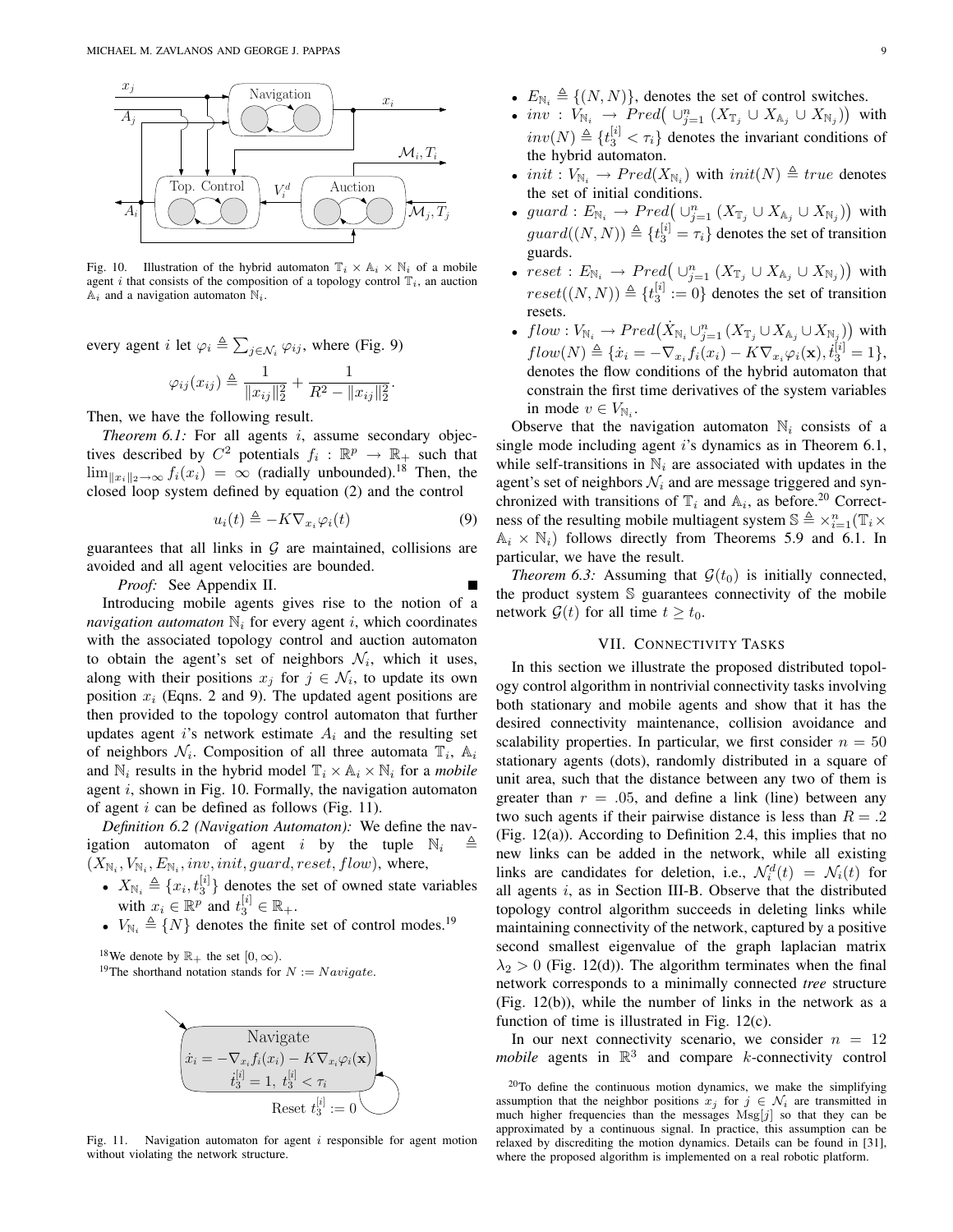

Fig. 12. Dynamic network consisting of 50 stationary agents. Distributed topology control guarantees link deletions while maintaining connectivity. The final network topology corresponds to a minimally connected *tree* structure.

for  $k = 1, 2$  and for the same initial configuration of the agents. We classify the agents into a set of so called *leaders*  $\mathcal{L} = \{1, 2\}$  labeled by the letter "L" and having a nontrivial secondary objective and a set of *followers*  $\{1, \ldots, n\} \setminus \mathcal{L}$ having no secondary objective. In particular, for all leaders  $i \in \mathcal{L}$  we assume secondary objectives as in Fig. 1(b), with an additional unit angular velocity term (slightly abusing the secondary objective specifications in equation (2)), designed to *stretch* the network and observe whether it can reconfigure while maintaining connectivity. Interagent links that are within  $r = .25$  are denoted by solid lines, while candidate links for deletion, i.e., links that are within  $R = .4$ , are denoted by dotted lines (Definition 2.4). Solid curves attached to every agent indicate the recently traveled paths and give an idea of the agents' motion. Figs. 13 compare the evolution of the system at four consecutive time instants for  $k = 1, 2$ . Note that, under the proposed connectivity control laws, the overall network remains k-connected, while the leaders *do their best* to achieve their secondary objectives.

## VIII. CONCLUSIONS

In this paper, we considered the problem of controlling a group of agents so that the resulting motion always preserves the connectivity property of the underlying network. For this, we proposed a distributed feedback and provably correct control framework that, unlike most prior work, imposed no restrictions on the network topology other than the desired connectivity specification. Our approach was based on a key control decomposition, where connectivity control of the network structure was performed in the discrete space of graphs and relied on local estimates of the network topology, algebraic graph theory and market-based control, while motion control



Fig. 13. *k*-Connectivity control for  $n = 12$  agents with 2 leaders. Compare figures  $(a,b)$ ,  $(c,d)$ ,  $(e,f)$  and  $(g,h)$ .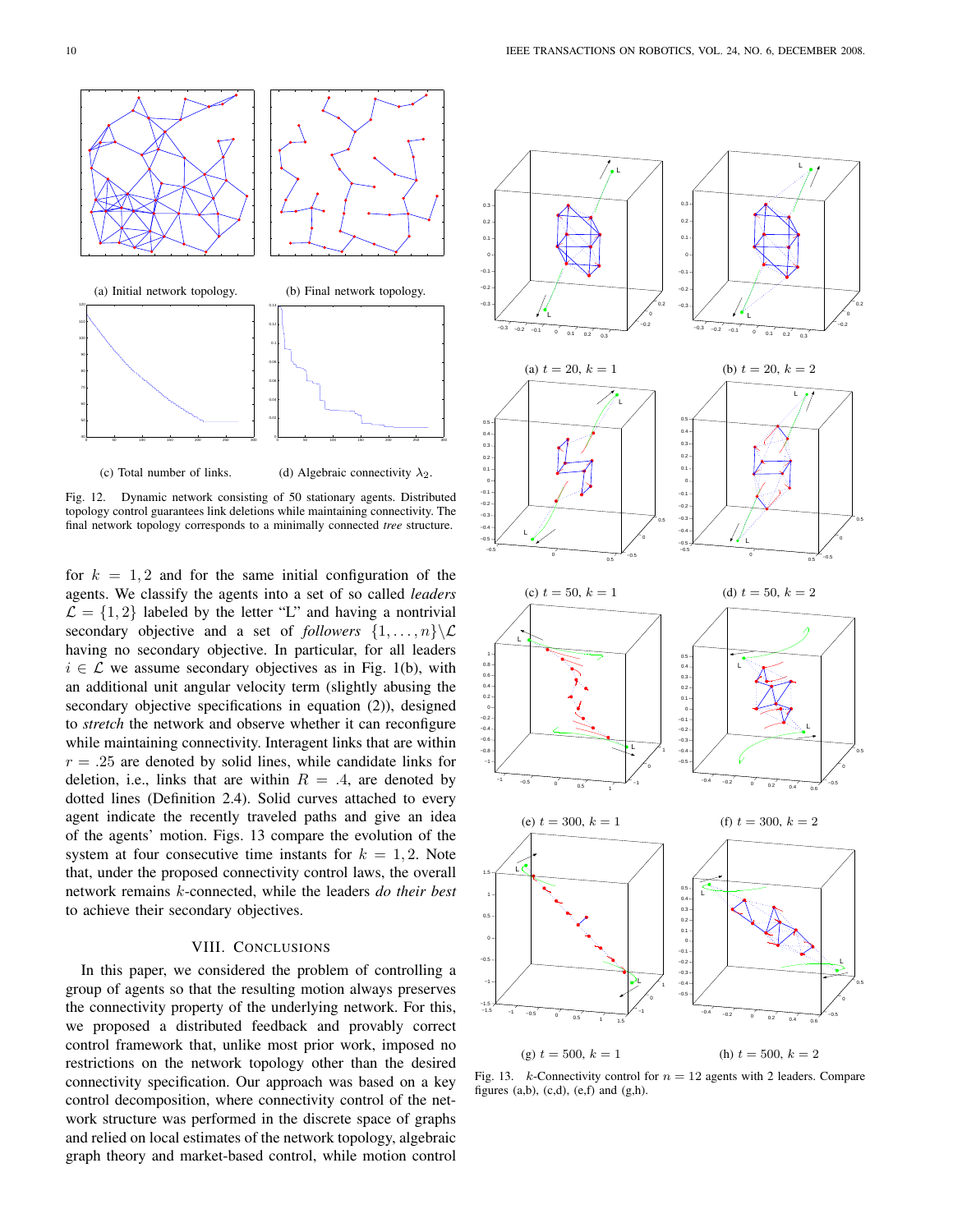TABLE III BOOLEAN OPERATIONS

| $\boldsymbol{x}$ | $\boldsymbol{\mathit{u}}$ |  | $\neg x \quad x \wedge y \quad x \vee y \quad x \rightarrow y \quad x \leftrightarrow y$ |  |
|------------------|---------------------------|--|------------------------------------------------------------------------------------------|--|
|                  |                           |  |                                                                                          |  |
|                  |                           |  |                                                                                          |  |
|                  |                           |  |                                                                                          |  |
|                  |                           |  |                                                                                          |  |

of the agents was performed in the continuous configuration space by means of local potential fields used to maintain nearest neighbor links. Integration of the above controllers resulted in a hybrid model for every agent, which was shown to always guarantee connectivity of the network, while it reconfigures towards certain secondary objectives. Communication time delays in the network as well as collision avoidance among adjacent agents were also efficiently handled, while our approach was illustrated through a class of interesting problems that could be achieved while preserving connectivity.

#### APPENDIX I

### *A. Boolean Operations*

*Definition 1.1 (Boolean Operations on Scalars):* Given *boolean variables*  $x, y \in \{0, 1\}$ , we define the operations  $\neg x$ ,  $x \wedge y$ ,  $x \vee y$ ,  $x \rightarrow y$  and  $x \leftrightarrow y$  as in Table III, where the symbols  $\neg$ ,  $\wedge$ ,  $\vee$ ,  $\rightarrow$  and  $\leftrightarrow$  stand for *not*, *and*, *or*, *if, then* and *if and only if*, respectively.

Similarly, we can define boolean operations on *boolean matrices*  $X, Y \in \{0, 1\}^{n \times n}$ .

*Definition 1.2 (Boolean Operations on Matrices):* Let  $X = (x_{ij})$  and  $Y = (y_{ij})$  be  $n \times n$  boolean matrices. Then, the boolean operations  $\neg$ ,  $\wedge$ ,  $\vee$ ,  $\rightarrow$  and  $\leftrightarrow$  on the matrices X and Y are defined *elementwise* on their entries.

Hence, the boolean matrix  $X \wedge Y$  is defined as  $X \wedge Y \triangleq$  $(x_{ij} \land y_{ij})$  and in a similar way we can define any other boolean operation on matrices.

#### APPENDIX II

### *A. Proof of Theorem 5.9*

Since all changes in the topology of  $G(t)$  are due to S (no random link additions or failures), we only need to show that connectivity is maintained at the transition time instants of S, when the network structure is updated. However, since addition of links does not endanger network connectivity, we only need to show that connectivity is not violated when a link is deleted from  $\mathcal{G}(t)$ .

Note first that Propositions 5.4 and 5.5 imply that the outcome of every auction is common for all agents  $i$  and is at most one link that is eventually deleted from all edge sets  $\mathcal{E}_i(t)$ . Hence, we need to show that the selection of this link is safe with respect to connectivity. For this, consider any agent *i* such that  $v_{\mathbb{A}_{i}}^{s} = S_{z_{k}}$  for  $t = t_{s}$ . Then, at  $t = t_{s+1}$ the transition  $(v_{\mathbb{A}_i}^s, v_{\mathbb{A}_i}^{s+1})$  results in  $v_{\mathbb{A}_i}^{s+1} = B_{z_k}$  and the corresponding reset initializes a set of candidate neighbors  $S_i(t_{s+1})$  with which agent i can safely delete a link. Since the network estimates  $G_i(t)$  are updated with information from the same auction and  $\mathcal{G}_i(t_s)$  is a spanning subgraph of  $\mathcal{G}(t_s)$ , i.e.,  $\mathcal{E}_i(t_s) \subseteq \mathcal{E}(t_s)$  by Proposition 5.8, any deletion of a link  $(i, j)$ with  $j \in S_i(t_{s+1}) \neq \emptyset$  does not violate connectivity of the local network estimate  $G_i(t_{s+1}) = (\mathcal{V}, \mathcal{E}_i(t_{s+1}))$  and, hence, neither does it violate connectivity of the overall network  $\mathcal{G}(t_{s+1}) = (\mathcal{V}, \mathcal{E}(t_{s+1})).$ 

# *B. Proof of Theorem 6.3*

Consider the potential function  $\varphi_{\mathcal{G}} : D_{\mathcal{G}} \times \mathbb{R}^{pn} \to \mathbb{R}_+$  such that

$$
\varphi_{\mathcal{G}} \triangleq \sum_{i=1}^{n} f_i + \frac{K}{2} \sum_{i=1}^{n} \varphi_i, \tag{10}
$$

where  $D_{\mathcal{G}} \triangleq \{ \hat{\mathbf{x}} \in \mathbb{R}^{pn(n-1)} \mid ||x_{ij}||_2 \in (0, R), \ \forall (i, j) \in \mathcal{E} \}$ and for any  $c > 0$ , define the set  $\Omega_{\mathcal{G}} \triangleq \{(\hat{\mathbf{x}}, \mathbf{x}) \in D_{\mathcal{G}} \times$  $\mathbb{R}^{pn} \mid \varphi_{\mathcal{G}} \leq c$ . Observe, further, that

$$
\Omega_{\mathcal{G}} \subseteq \left( \bigcap_{i=1}^n f_i^{-1}([0,c]) \right) \cap \left( \bigcap_{(i,j)\in \mathcal{E}} \varphi_{ij}^{-1}([0,c]) \right) \triangleq \Omega.
$$

The sets  $f_i^{-1}([0, c])$  are closed by continuity of the potentials  $f_i$  in  $\mathbb{R}^p$ . They are also bounded; to see this, suppose that there exists an i for which  $f_i^{-1}([0, c])$  is unbounded. Then, for any choice of  $N > 0$ , there exists an  $x_i \in f_i^{-1}([0, c])$ such that  $||x_i||_2 > N$ . Allowing  $N \to \infty$  and given that  $\lim_{\|x_i\|_2\to\infty} f_i(x_i) = \infty$ , it follows that for any  $M > 0$ , there is an  $N > 0$  such that  $f_i(x_i) > M$ . If we pick  $M > c$  we reach a contradiction, since by definition  $x_i \in f_i^{-1}([0, c]) =$  ${x_i | f_i(x_i) \leq c}$ . Thus, all sets  $f_i^{-1}([0, c])$  are bounded and hence, compact. Similarly, for all  $(i, j) \in \mathcal{E}$  the sets  $V_{ij}^{-1}([0, c])$  are closed by continuity of  $V_{ij}$  in the interval  $(0, R)$ . They are also bounded; to see this, suppose there exist indices i and j for which  $V_{ij}^{-1}([0, c])$  is unbounded. Then, for any choice of  $N \in (0, R)$ , there exists an  $x_{ij} \in V_{ij}^{-1}([0, c])$ such that  $||x_{ij}||_2 > N$ . Allowing  $N \rightarrow R$ , and given that  $\lim_{\|x_{ij}\|_2\to R} V_{ij} = \infty$ , it follows that for any  $M > 0$ , there is a  $N > 0$  such that  $V_{ij} > M$ . If we pick  $M > c$  we reach a contradiction, since by definition  $x_{ij} \in V_{ij}^{-1}([0, c]) =$  $\{x_{ij} | V_{ij}(x_{ij}) \leq c\}$ . Thus, all sets  $\varphi_{ij}^{-1}([0, c])$  are bounded and hence, compact. Therefore, the set  $\Omega$  is compact as a finite intersection of compact sets. It follows that  $\Omega_G$  is also compact, as a closed subset of a compact set.

The time of  $\sum_{i=1}^n \dot{f}_i + \frac{K}{2}$ The time derivative of  $\varphi_{\mathcal{G}}$  in the set  $\Omega_{\mathcal{G}}$  becomes  $\dot{\varphi}_{\mathcal{G}} =$ erivative of  $\varphi_g$ <br> $\sum_{i=1}^n \dot{\varphi}_i$ , where

$$
\sum_{i=1}^{n} \dot{V}_i = \sum_{i=1}^{n} \sum_{j \in \mathcal{N}_i} \dot{x}_{ij}^T \nabla_{x_{ij}} \varphi_{ij}
$$
  
= 
$$
\sum_{i=1}^{n} \sum_{j \in \mathcal{N}_i} \left( \dot{x}_i^T \nabla_{x_i} \varphi_{ij} + \dot{x}_j^T \nabla_{x_j} \varphi_{ij} \right)
$$
  
= 
$$
2 \sum_{i=1}^{n} \sum_{j \in \mathcal{N}_i} \dot{x}_i^T \nabla_{x_i} \varphi_{ij} = 2 \sum_{i=1}^{n} \dot{x}_i^T \nabla_{x_i} \varphi_i
$$

by symmetry of the functions  $\varphi_{ij}$ . Thus,

$$
\begin{aligned}\n\dot{\varphi}_{\mathcal{G}} &= \sum_{i=1}^{n} \dot{x}_i^T \nabla_{x_i} f_i + K \sum_{i=1}^{n} \dot{x}_i^T \nabla_{x_i} \varphi_i \\
&= - \sum_{i=1}^{n} \left\| \nabla_{x_i} f_i + K \nabla_{x_i} \varphi_i \right\|_2^2 \leq 0,\n\end{aligned}
$$